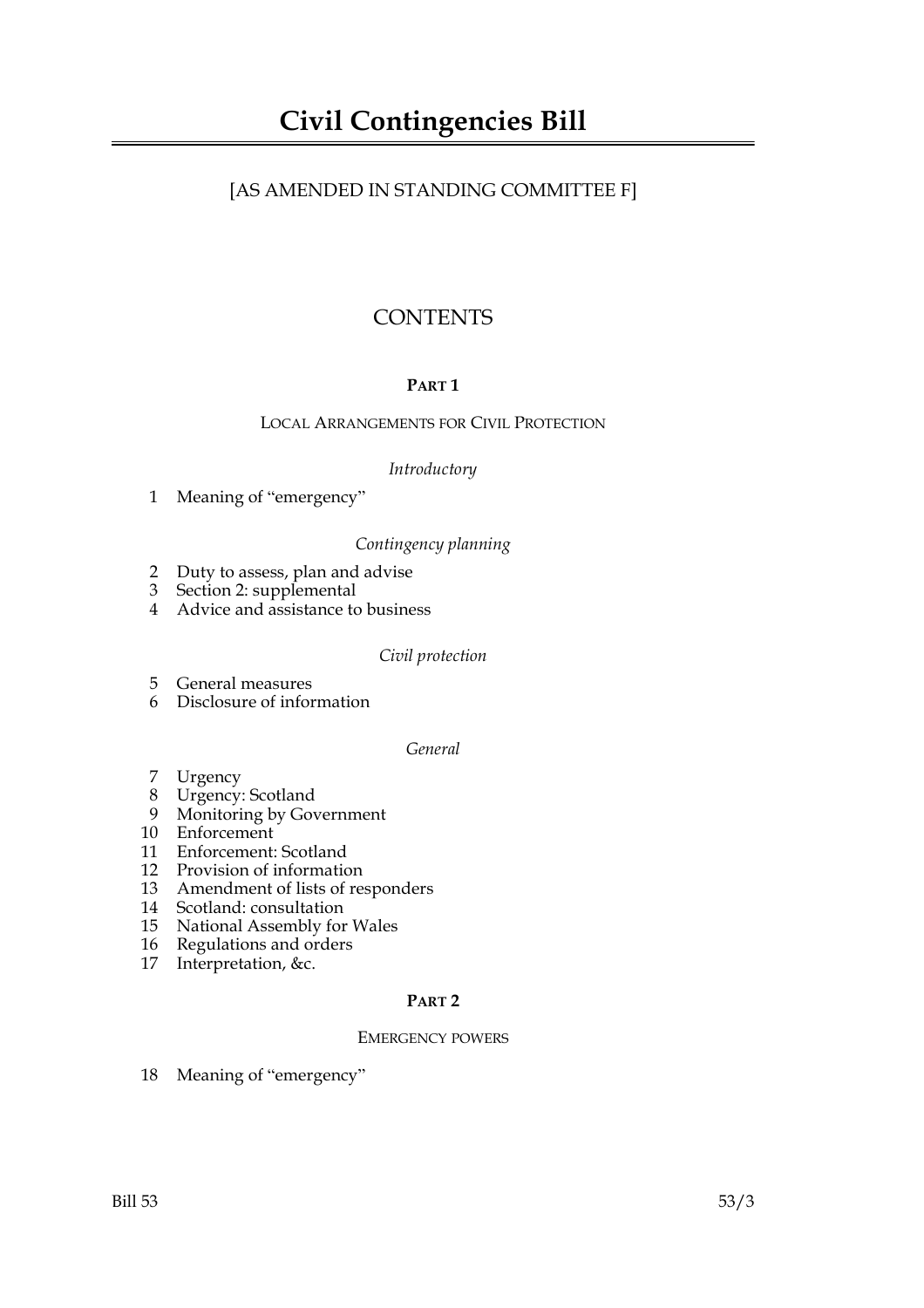- 19 Power to make emergency regulations
- 20 Conditions for making emergency regulations<br>21 Scope of emergency regulations
- Scope of emergency regulations
- 22 Limitations of emergency regulations<br>23 Regional and Emergency Coordinator
- Regional and Emergency Coordinators
- 24 Establishment of tribunal
- 25 Duration
- 26 Parliamentary scrutiny
- 27 Parliamentary scrutiny: prorogation and adjournment
- 28 Consultation with devolved administrations
- 29 Procedure
- 30 Interpretation

#### **PART 3**

#### **GENERAL**

- 31 Minor and consequential amendments and repeals
- 32 Money<br>33 Comme
- **Commencement**
- 34 Extent
- 35 Short title

Schedule 1 — Category 1 and 2 Responders

Part 1 — Category 1 Responders: General

Part 2 — Category 1 Responders: Scotland

Part 3 — Category 2 Responders: General

Part 4 — Category 2 Responders: Scotland

Schedule 2 — Minor and Consequential Amendments and Repeals

- Part 1 Amendments and Repeals Consequential on Part 1
- Part 2 Amendments and Repeals Consequential on Part 2
- Part 3 Minor Amendments
- Schedule 3 Repeals and Revocations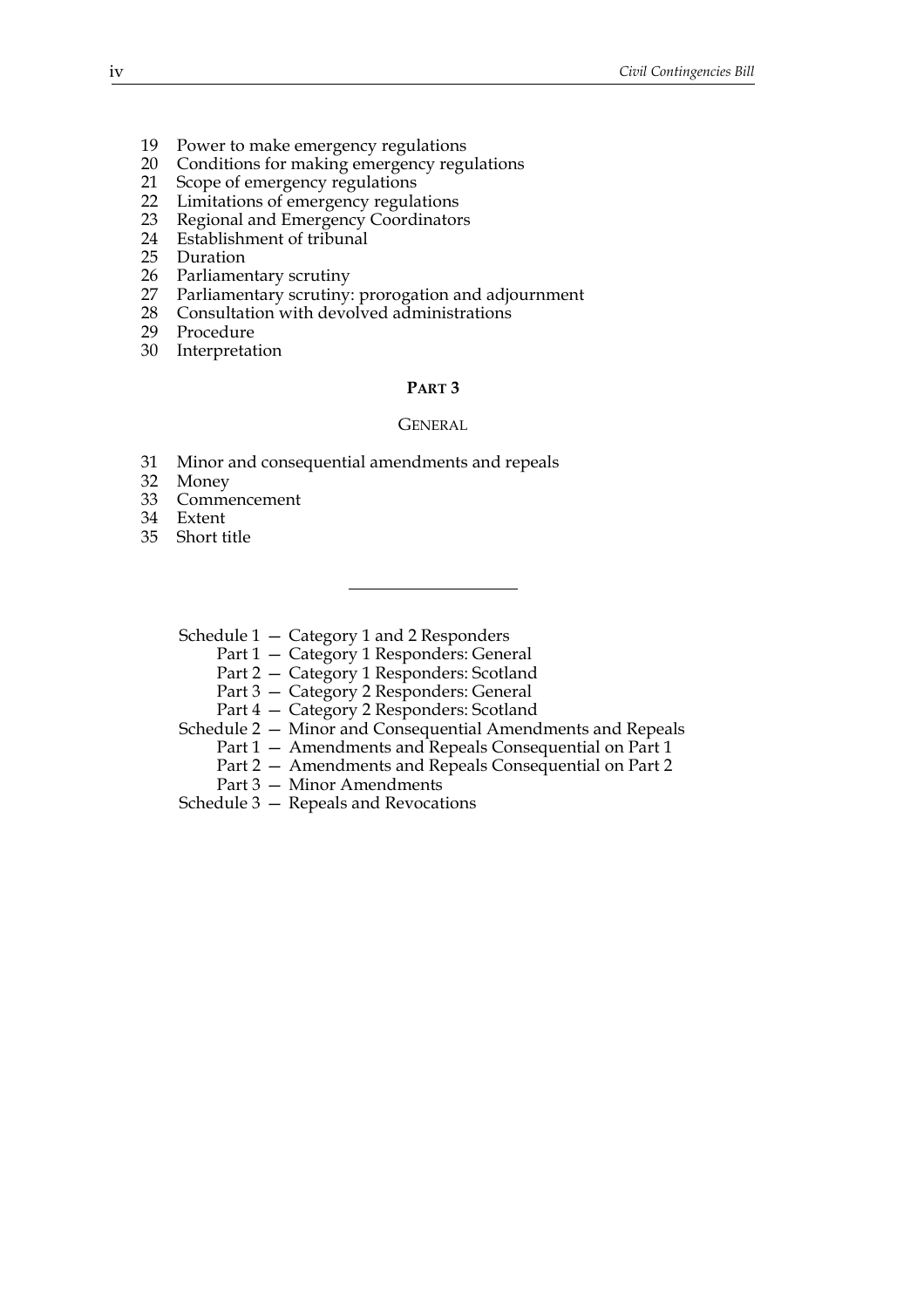# A **BILL**

# [AS AMENDED IN STANDING COMMITTEE F]

TO

Make provision about civil contingencies.

E IT ENACTED by the Queen's most Excellent Majesty, by and with the advice and consent of the Lords Spiritual and Temporal, and Commons, in this present Parliament assembled, and by the authority of the same, as follows: -F

#### **PART 1**

#### LOCAL ARRANGEMENTS FOR CIVIL PROTECTION

#### *Introductory*

| 1 |     |                                 | Meaning of "emergency"                                                                                                                                                                                                                            | 5  |
|---|-----|---------------------------------|---------------------------------------------------------------------------------------------------------------------------------------------------------------------------------------------------------------------------------------------------|----|
|   | (1) | damage to $-$<br>(a)            | In this Part "emergency" means an event or situation which threatens serious<br>human welfare in a place in the United Kingdom,                                                                                                                   |    |
|   |     | (b)<br>(c)                      | the environment of a place in the United Kingdom, or<br>the security of the United Kingdom or of a place in the United<br>Kingdom.                                                                                                                | 10 |
|   | (2) | (a)<br>(b)<br>(c)               | For the purposes of subsection $(1)(a)$ an event or situation threatens damage to<br>human welfare only if it involves, causes or may cause-<br>loss of human life,<br>human illness or injury,<br>homelessness,                                  | 15 |
|   |     | (d)<br>(e)<br>(f)<br>(g)<br>(h) | damage to property,<br>disruption of a supply of money, food, water, energy or fuel,<br>disruption of an electronic or other system of communication,<br>disruption of facilities for transport, or<br>disruption of services relating to health. | 20 |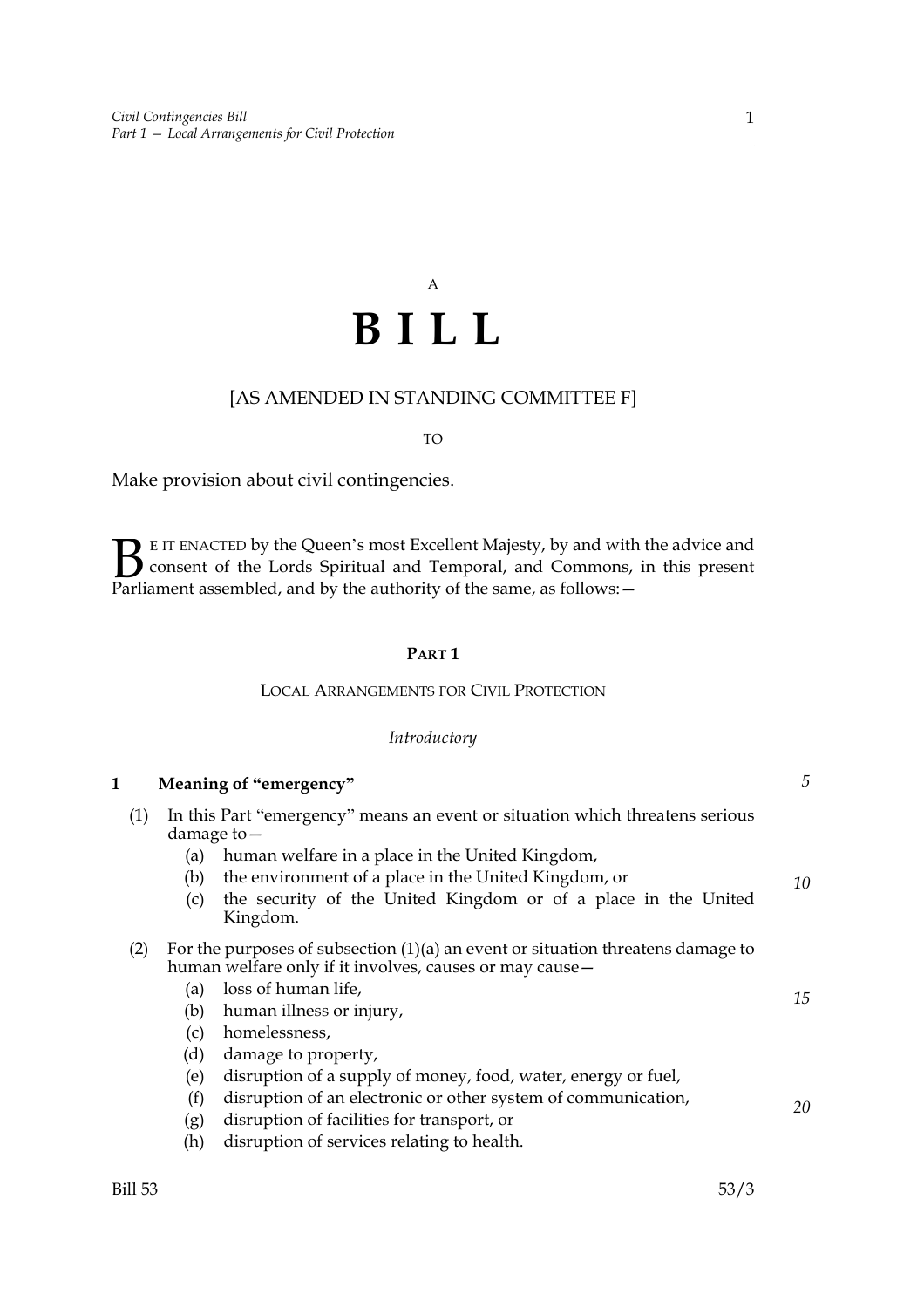- (3) For the purposes of subsection  $(1)(b)$  an event or situation threatens damage to the environment only if it involves, causes or may cause—
	- (a) contamination of land, water or air with—
		- (i) harmful biological, chemical or radio-active matter, or (ii) oil,
	- (b) flooding, or
	- (c) disruption or destruction of plant life or animal life.
- (4) For the purposes of subsection (1)(c) the following threaten damage to security—
	- (a) war or armed conflict, and
	- (b) terrorism, within the meaning given by section 1 of the Terrorism Act 2000 (c. 11).
- (5) A Minister of the Crown, or, in relation to Scotland, the Scottish Ministers, may by order—
	- (a) provide that a specified event or situation, or class of event or situation, is to be treated as falling, or as not falling, within any of paragraphs (a) to (c) of subsection (1); *15*
	- (b) amend subsection (2) so as to provide that involving or causing disruption of a specified supply, system, facility or service
		- is to be treated as threatening damage to human welfare, or
		- (ii) is no longer to be treated as threatening damage to human welfare.
- (6) The event or situation mentioned in subsection (1) may occur or be inside or outside the United Kingdom.

*Contingency planning*

#### **2 Duty to assess, plan and advise**

- (1) A person or body listed in Part 1 or 2 of Schedule 1 shall—
	- (a) from time to time assess the risk of an emergency occurring,
	- (b) from time to time assess the risk of an emergency making it necessary or expedient for the person or body to perform any of his or its functions, *30*
	- (c) maintain plans for the purpose of ensuring, so far as is reasonably practicable, that if an emergency occurs the person or body is able to continue to perform his or its functions,
	- (d) maintain plans for the purpose of ensuring that if an emergency occurs or is likely to occur the person or body is able to perform his or its functions so far as necessary or desirable for the purpose of— *35*
		- (i) preventing the emergency,
		- (ii) reducing, controlling or mitigating its effects, or
		- (iii) taking other action in connection with it,
	- (e) consider whether an assessment carried out under paragraph (a) or (b) makes it necessary or expedient for the person or body to add to or modify plans maintained under paragraph (c) or (d),
	- (f) arrange for the publication of all or part of assessments made and plans maintained under paragraphs (a) to (d) in so far as publication is necessary or desirable for the purpose of— *45*

*10*

*5*

*20*

*25*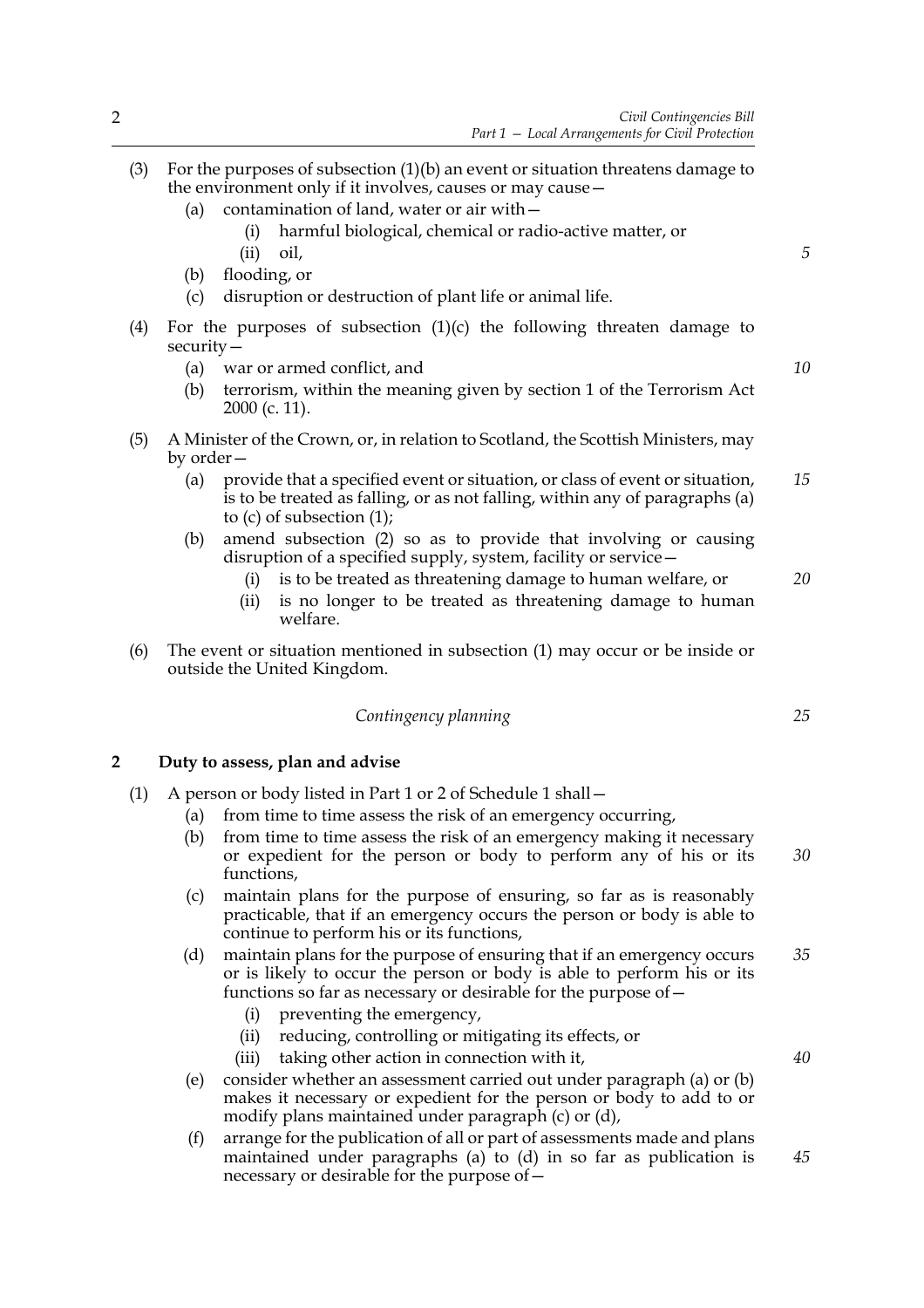- (i) preventing an emergency,
- (ii) reducing, controlling or mitigating the effects of an emergency, or
- (iii) enabling other action to be taken in connection with an emergency, and
- (g) maintain arrangements to warn the public, and to provide information and advice to the public, if an emergency is likely to occur or has occurred.
- (2) In relation to a person or body listed in Part 1 or 2 of Schedule 1 a duty in subsection (1) applies in relation to an emergency only if  $-$ 
	- (a) the emergency would be likely seriously to obstruct the person or body in the performance of his or its functions, or
	- (b) it is likely that the person or body  $-$ 
		- (i) would consider it necessary or desirable to take action to prevent the emergency, to reduce, control or mitigate its effects or otherwise in connection with it, and *15*
		- (ii) would be unable to take that action without changing the deployment of resources or acquiring additional resources.
- (3) A Minister of the Crown may, in relation to a person or body listed in Part 1 of Schedule 1, make regulations about—
	- (a) the extent of a duty under subsection  $(1)$  (subject to subsection  $(2)$ );
	- (b) the manner in which a duty under subsection (1) is to be performed.
- (4) The Scottish Ministers may, in relation to a person or body listed in Part 2 of Schedule 1, make regulations about—
	- (a) the extent of a duty under subsection  $(1)$  (subject to subsection  $(2)$ );
	- (b) the manner in which a duty under subsection (1) is to be performed.
- (5) Regulations under subsection (3) may, in particular—
	- (a) make provision about the kind of emergency in relation to which a specified person or body is or is not to perform a duty under subsection  $(1);$
	- (b) permit or require a person or body not to perform a duty under subsection (1) in specified circumstances or in relation to specified matters;
	- (c) make provision as to the timing of performance of a duty under subsection (1);
	- (d) require a person or body to consult a specified person or body or class of person or body before or in the course of performing a duty under subsection (1);
	- (e) permit or require a county council to perform a duty under subsection  $(1)$  on behalf of a district council within the area of the county council;
	- (f) permit, require or prohibit collaboration, to such extent and in such manner as may be specified, by persons or bodies in the performance of a duty under subsection (1);
	- (g) permit, require or prohibit delegation, to such extent and in such manner as may be specified, of the performance of a duty under subsection (1);
	- (h) permit or require a person or body listed in Part 1 or 3 of Schedule 1 to co-operate, to such extent and in such manner as may be specified, with

*5*

*10*

*20*

*25*

*30*

*35*

*40*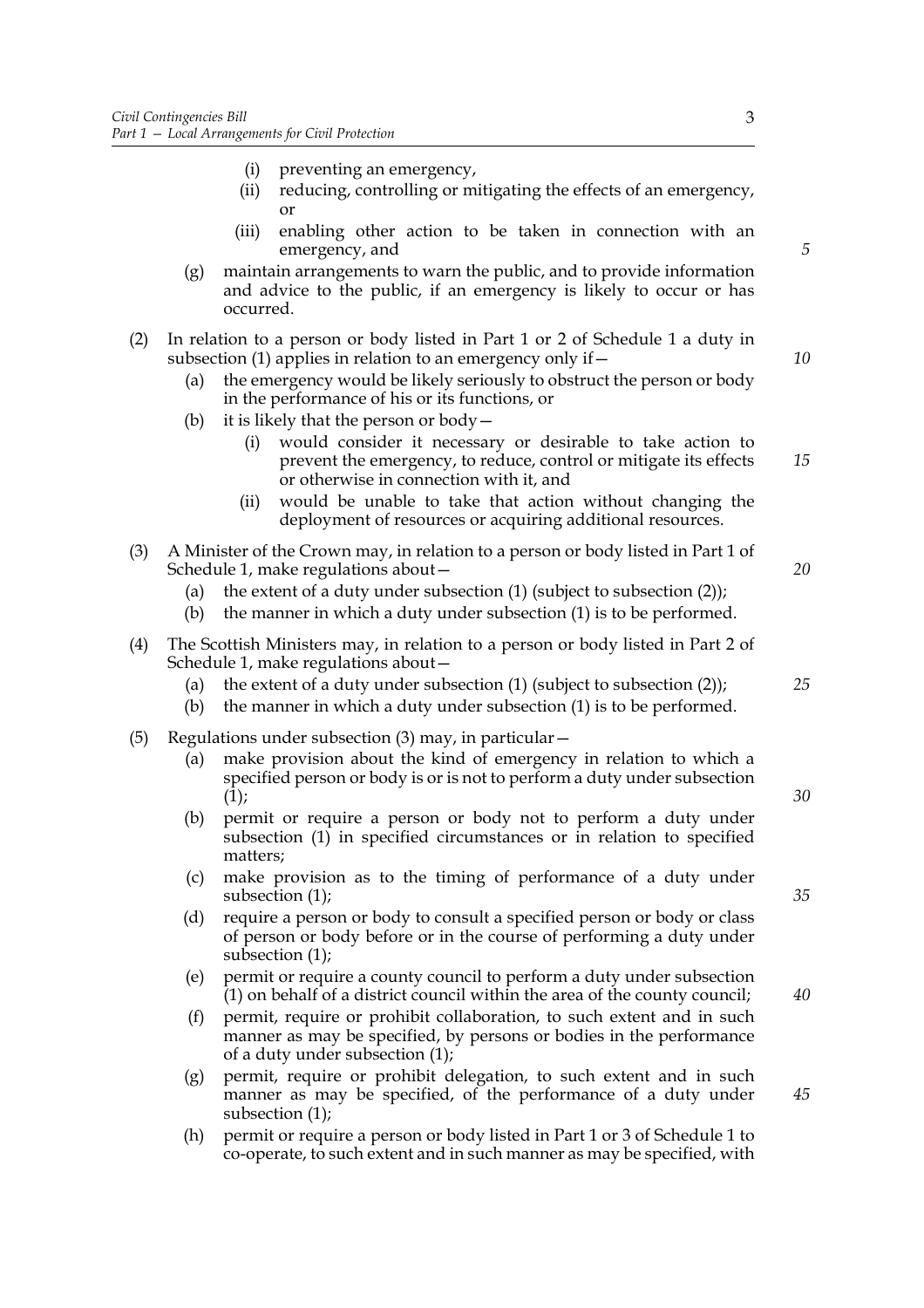a person or body listed in Part 1 of the Schedule in connection with the performance of a duty under subsection (1);

|     |         | performance of a duty under subsection (1);                                                                                                                                                                                                                                                 |    |
|-----|---------|---------------------------------------------------------------------------------------------------------------------------------------------------------------------------------------------------------------------------------------------------------------------------------------------|----|
|     | (i)     | require a person or body listed in Part 1 or 3 of Schedule 1 to provide<br>information, either on request or in other specified circumstances, to a                                                                                                                                         |    |
|     |         | person or body listed in Part 1 of the Schedule in connection with the<br>performance of a duty under subsection (1);                                                                                                                                                                       | 5  |
|     | (j)     | permit or require a person or body to perform (wholly or partly) a duty<br>under subsection $(1)(a)$ or $(b)$ having regard to, or by adopting or<br>relying on, work undertaken by another specified person or body;                                                                       |    |
|     | (k)     | make provision about the extent of, and the degree of detail to be<br>contained in, a plan maintained under subsection $(1)(c)$ or $(d)$ ;                                                                                                                                                  | 10 |
|     | (1)     | require a plan to include provision for the carrying out of exercises;                                                                                                                                                                                                                      |    |
|     | (m)     | require a plan to include provision for the training of staff or other<br>persons;                                                                                                                                                                                                          |    |
|     | (n)     | permit a person or body to make arrangements with another person or<br>body, as part of planning undertaken under subsection $(1)(c)$ or $(d)$ , for<br>the performance of a function on behalf of the first person or body;                                                                | 15 |
|     | $\circ$ | confer a function on a Minister of the Crown, on the Scottish Ministers,<br>on the National Assembly for Wales, on a Northern Ireland department<br>or on any other specified person or body (and a function conferred<br>may, in particular, be a power or duty to exercise a discretion); | 20 |
|     | (p)     | make provision which has effect despite other provision made by or by<br>virtue of an enactment;                                                                                                                                                                                            |    |
|     | (q)     | make provision which applies generally or only to a specified person or<br>body or only in specified circumstances;                                                                                                                                                                         | 25 |
|     | (r)     | make different provision for different persons or bodies or for different<br>circumstances.                                                                                                                                                                                                 |    |
| (6) |         | Subsection $(5)$ shall have effect in relation to subsection $(4)$ as it has effect in<br>relation to subsection $(3)$ , but as if $-$                                                                                                                                                      |    |
|     | (a)     | paragraph (e) were omitted,                                                                                                                                                                                                                                                                 | 30 |
|     | (b)     | in paragraphs (h) and $(i)$ –                                                                                                                                                                                                                                                               |    |
|     |         | a reference to Part 1 or 3 of Schedule 1 were a reference to Part<br>(i)<br>2 or 4 of that Schedule, and                                                                                                                                                                                    |    |
|     |         | a reference to Part 1 of that Schedule were a reference to Part 2<br>(i)<br>of that Schedule, and                                                                                                                                                                                           | 35 |
|     | (c)     | in paragraph (o) the references to a Minister of the Crown, to the<br>National Assembly for Wales and to a Northern Ireland department<br>were omitted.                                                                                                                                     |    |
| 3   |         | Section 2: supplemental                                                                                                                                                                                                                                                                     |    |

- (1) A Minister of the Crown may issue guidance to a person or body listed in Part 1 or 3 of Schedule 1 about the matters specified in section 2(3) and (5). *40*
- (2) The Scottish Ministers may issue guidance to a person or body listed in Part 2 or 4 of Schedule 1 about the matters specified in section 2(3) and (5) (as applied by section  $2(6)$ ).
- (3) A person or body listed in any Part of Schedule 1 shall—
	- (a) comply with regulations under section 2(3) or (4), and
	- (b) have regard to guidance under subsection (1) or (2) above.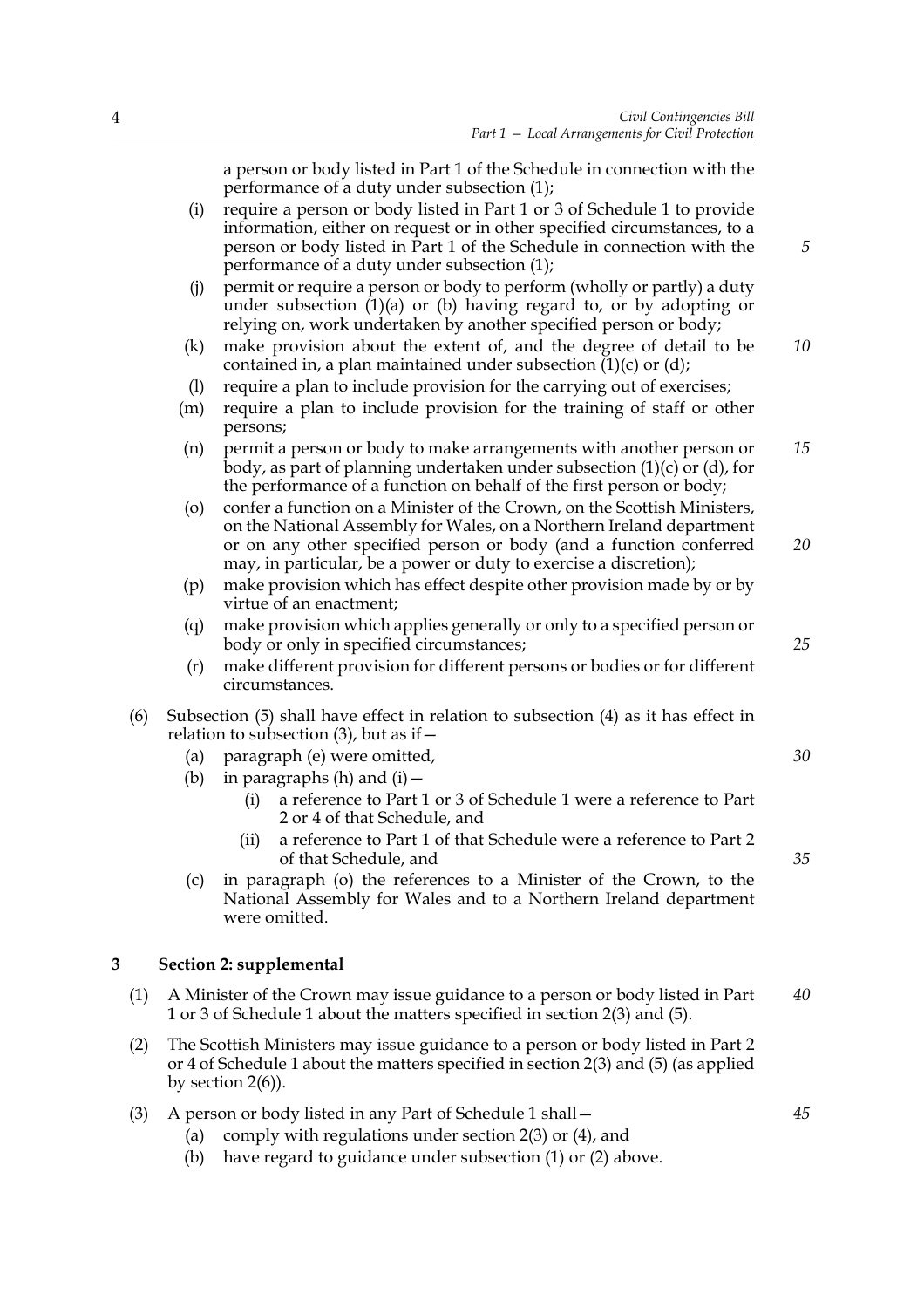- (4) A person or body listed in Part 1 or 2 of Schedule 1 may be referred to as a "Category 1 responder".
- (5) A person or body listed in Part 3 or 4 of Schedule 1 may be referred to as a "Category 2 responder".

#### **4 Advice and assistance to business**

- (1) A body specified in paragraph 1, 2 or 13 of Schedule 1 shall provide advice and assistance to the public in connection with the making of arrangements for the continuance of commercial activities by the public in the event of an emergency.
- (2) A Minister of the Crown may, in relation to a body specified in paragraph 1 or 2 of that Schedule, make regulations about— *10*
	- (a) the extent of the duty under subsection (1);
	- (b) the manner in which the duty under subsection (1) is to be performed.

| (3) The Scottish Ministers may, in relation to a body specified in paragraph 13 of |
|------------------------------------------------------------------------------------|
| that Schedule, make regulations about -                                            |

- (a) the extent of the duty under subsection (1);
- (b) the manner in which the duty under subsection (1) is to be performed.
- (4) Regulations under subsection (2) or (3) may, in particular—
	- (a) permit a body to make a charge for advice or assistance provided on request under subsection (1);
	- (b) make provision of a kind permitted to be made by regulations under section  $2(5)(a)$  to (i) and (n) to (r).
- (5) Regulations by virtue of subsection  $(4)(a)$  must provide that a charge for advice or assistance may not exceed the aggregate of—
	- (a) the direct costs of providing the advice or assistance, and
	- (b) a reasonable share of any costs indirectly related to the provision of the advice or assistance.
- (6) A Minister of the Crown may issue guidance to a body specified in paragraph 1 or 2 of that Schedule about the matters specified in subsections (2) and (4).
- (7) The Scottish Ministers may issue guidance to a body specified in paragraph 13 of that Schedule about the matters specified in subsections (3) and (4). *30*
- $(8)$  A body shall  $-$ 
	- (a) comply with regulations under subsection (2) or (3), and
	- (b) have regard to guidance under subsection (6) or (7).

*Civil protection*

# **5 General measures**

- (1) A Minister of the Crown may by order require a person or body listed in Part 1 of Schedule 1 to perform a function of that person or body for the purpose  $of$ 
	- (a) preventing the occurrence of an emergency,
	- (b) reducing, controlling or mitigating the effects of an emergency, or
	- (c) taking other action in connection with an emergency.

*5*

*15*

*20*

*25*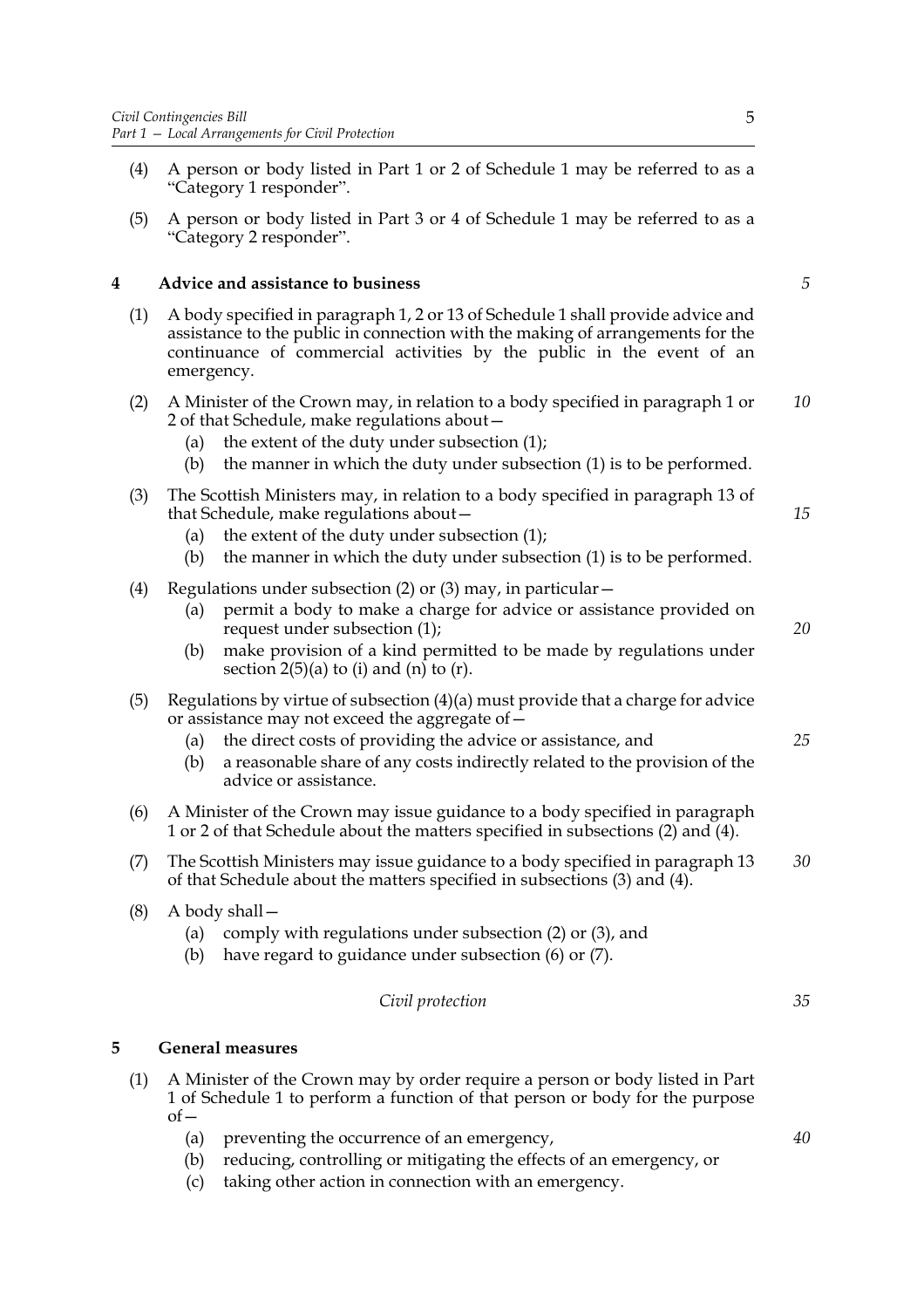- (a) preventing the occurrence of an emergency,
- (b) reducing, controlling or mitigating the effects of an emergency, or
- (c) taking other action in connection with an emergency.
- (3) A person or body shall comply with an order under this section.
- (4) An order under subsection (1) may—
	- (a) require a person or body to consult a specified person or body or class of person or body;
	- (b) permit, require or prohibit collaboration, to such extent and in such manner as may be specified; *10*
	- (c) permit, require or prohibit delegation, to such extent and in such manner as may be specified;
	- (d) permit or require a person or body listed in Part 1 or 3 of Schedule 1 to co-operate, to such extent and in such manner as may be specified, with a person or body listed in Part 1 of the Schedule in connection with a duty under the order; *15*
	- (e) permit or require a person or body listed in Part 1 or 3 of Schedule 1 to provide information in connection with a duty under the order, whether on request or in other specific circumstances to a person or body listed in Part 1 of the Schedule; *20*
	- (f) confer a function on a Minister of the Crown, on the Scottish Ministers, on the National Assembly for Wales, on a Northern Ireland department or on any other specified person or body (and a function conferred may, in particular, be a power or duty to exercise a discretion);
	- (g) make provision which applies generally or only to a specified person or body or only in specified circumstances;
	- (h) make different provision for different persons or bodies or for different circumstances.
- (5) Subsection (4) shall have effect in relation to subsection (2) as it has effect in relation to subsection  $(1)$ , but as if  $-$ *30*
	- (a) in paragraphs (d) and  $(e)$ 
		- a reference to Part 1 or 3 of Schedule 1 were a reference to Part 2 or 4 of that Schedule, and
		- (ii) a reference to Part 1 of that Schedule were a reference to Part 2 of that Schedule, and *35*
	- (b) in paragraph (f) the references to a Minister of the Crown, to the National Assembly for Wales and to a Northern Ireland department were omitted.

#### **6 Disclosure of information**

- (1) A Minister of the Crown may make regulations requiring or permitting one person or body listed in Part 1 or 3 of Schedule 1 ("the provider") to disclose information on request to another person or body listed in Part 1 or 3 of that Schedule ("the recipient").
- (2) The Scottish Ministers may make regulations requiring or permitting one person or body listed in Part 2 or 4 of Schedule 1 ("the provider") to disclose information on request to another person or body listed in Part 2 or 4 of that Schedule ("the recipient"). *45*

*5*

*25*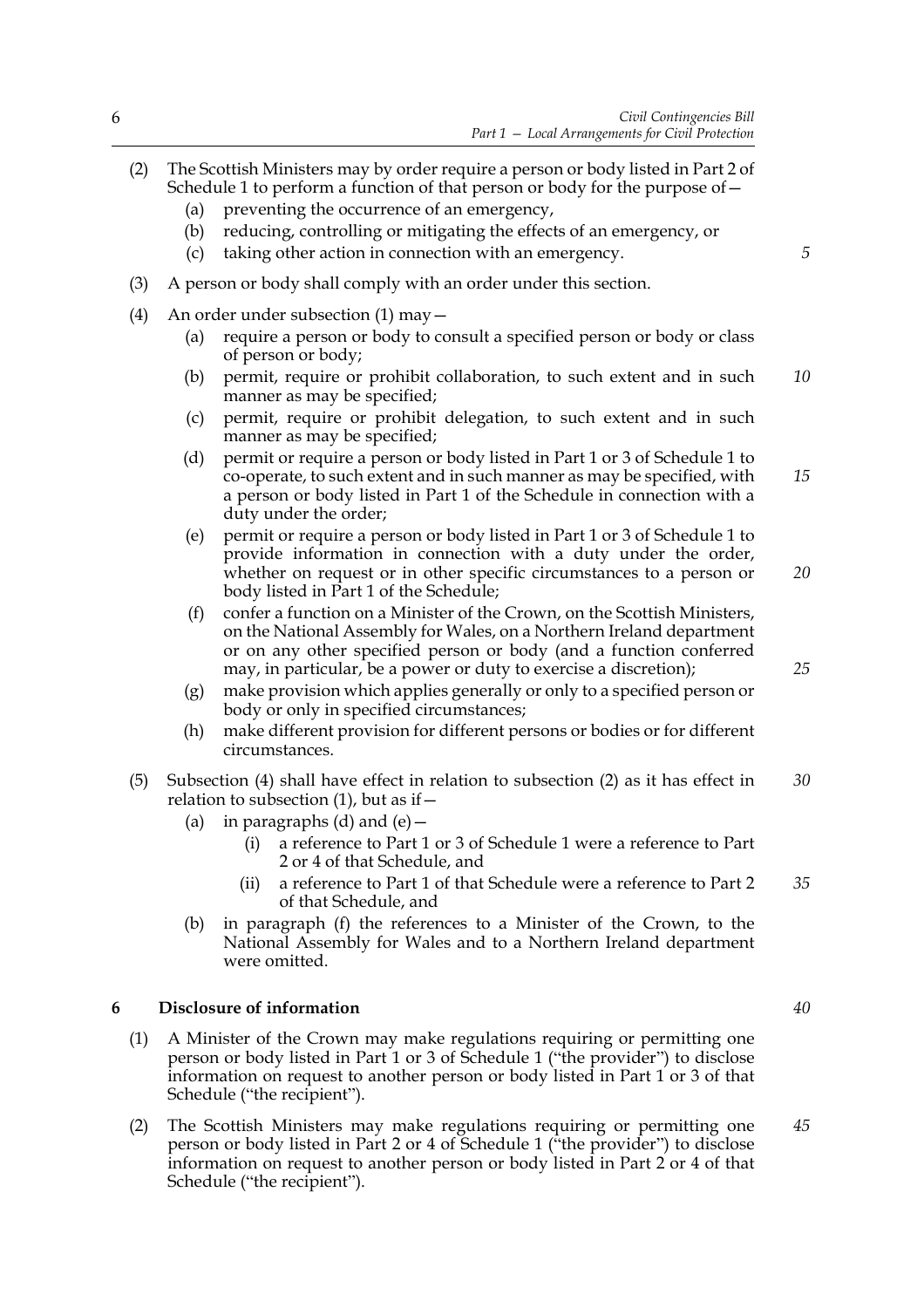- (3) Regulations under subsection (1) or (2) may be made only in connection with a function of the provider or of the recipient which relates to emergencies.
- (4) A Minister of the Crown may issue guidance to a person or body about the performance of functions under regulations made under subsection (1).
- (5) The Scottish Ministers may issue guidance to a person or body about the performance of functions under regulations made under subsection (2).
- (6) A person or body shall—
	- (a) comply with regulations under subsection (1) or (2), and
	- (b) have regard to guidance under subsection (4) or (5).

#### *General*

#### **7 Urgency**

- (1) This section applies where a Minister of the Crown thinks that—
	- (a) there is an urgent need to make provision of a kind that could be made by regulations under section 2(3), 4(2) or 6(1) or by an order under section 5(1), but
	- (b) there is insufficient time for the regulations or order to be made.
- (2) The Minister may by direction make provision of a kind that could be made by regulations under section 2(3), 4(2) or 6(1) or by an order under section 5(1).
- (3) A direction under subsection (2) may be written or oral.
- (4) Where a Minister gives a direction under subsection  $(2)$  -
	- (a) he may revoke or vary the direction by further direction,
	- (b) he shall revoke the direction as soon as is reasonably practicable (and he may, if or in so far as he thinks it desirable, re-enact the substance of the direction by way of regulations under section  $2(3)$ ,  $4(2)$  or  $6(1)$  or by way of an order under section 5(1)), and
	- (c) the direction shall cease to have effect at the end of the period of 21 days beginning with the day on which it is given (but without prejudice to the power to give a new direction).
- (5) Where a Minister gives an oral direction (or further direction) under this section he shall confirm it in writing as soon as is reasonably practicable.
- (6) A provision of a direction under subsection (2) shall be treated for all purposes as if it were a provision of regulations under section  $2(3)$ ,  $4(2)$  or  $6(1)$  or of an order under section 5(1).

#### **8 Urgency: Scotland**

- (1) This section applies where the Scottish Ministers think that—
	- (a) there is an urgent need to make provision of a kind that could be made by regulations under section  $2(4)$ ,  $4(3)$  or  $6(2)$  or by an order under section 5(2), but
	- (b) there is insufficient time for the regulations or order to be made.
- (2) The Scottish Ministers may by direction make provision of a kind that could be made by regulations under section 2(4), 4(3) or 6(2) or by an order under section 5(2). *40*

*5*

*10*

*15*

*20*

*25*

*30*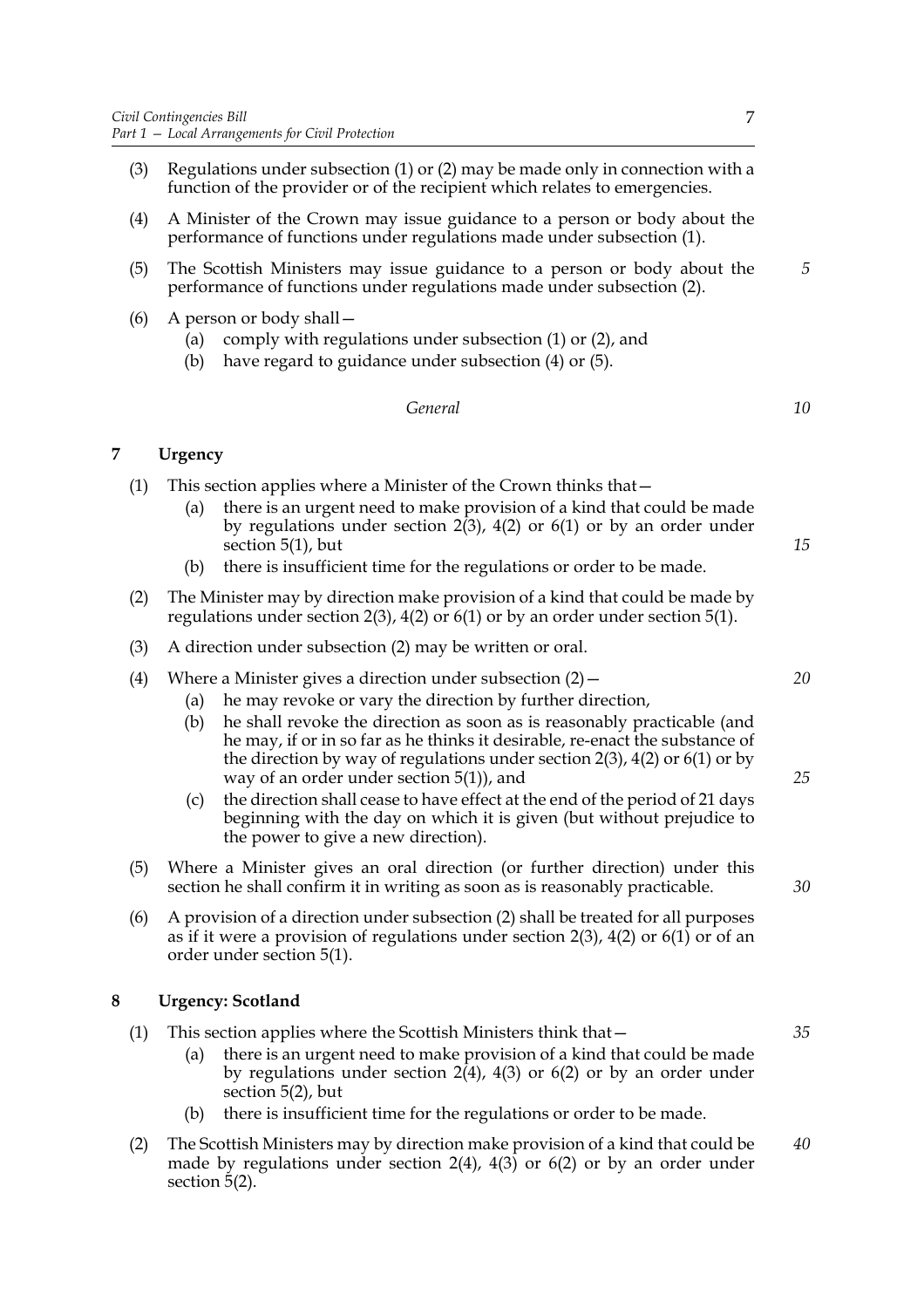- (3) A direction under subsection (2) may be written or oral.
- (4) Where the Scottish Ministers give a direction under subsection  $(2)$ 
	- (a) they may revoke or vary the direction by further direction,
	- (b) they shall revoke the direction as soon as is reasonably practicable (and they may, if or in so far as they think it desirable, re-enact the substance of the direction by way of regulations under section 2(4), 4(3) or 6(2) or by way of an order under section 5(2)), and
	- (c) the direction shall cease to have effect at the end of the period of 21 days beginning with the day on which it is given (but without prejudice to the power to give a new direction).
- (5) Where the Scottish Ministers give an oral direction (or further direction) under this section they shall confirm it in writing as soon as is reasonably practicable.
- (6) A provision of a direction under subsection (2) shall be treated for all purposes as if it were a provision of regulations under section 2(4), 4(3) or 6(2) or of an order under section 5(2).

*15*

*5*

*10*

#### **9 Monitoring by Government**

- (1) A Minister of the Crown may require a person or body listed in Part 1 or 3 of Schedule 1—
	- (a) to provide information about action taken by the person or body for the purpose of complying with a duty under this Part, or
	- (b) to explain why the person or body has not taken action for the purpose of complying with a duty under this Part.
- (2) The Scottish Ministers may require a person or body listed in Part 2 or 4 of Schedule 1—
	- (a) to provide information about action taken by the person or body for the purpose of complying with a duty under this Part, or *25*
	- (b) to explain why the person or body has not taken action for the purpose of complying with a duty under this Part.
- (3) A requirement under subsection (1) or (2) may specify  $-$ 
	- (a) a period within which the information or explanation is to be provided; *30*
	- (b) the form in which the information or explanation is to be provided.
- (4) A person or body shall comply with a requirement under subsection (1) or (2).

#### **10 Enforcement**

- (1) Any of the following may bring proceedings in the High Court or the Court of Session in respect of a failure by a person or body listed in Part 1 or 3 of Schedule 1 to comply with section 2(1), 3(3), 4(1) or  $(8)$ , 5(3), 6(6) or 9(4) – *35*
	- (a) a Minister of the Crown,
	- (b) a person or body listed in Part 1 of Schedule 1, and
	- (c) a person or body listed in Part 3 of Schedule 1.
- (2) In proceedings under subsection (1) the High Court or the Court of Session may grant any relief, or make any order, that it thinks appropriate. *40*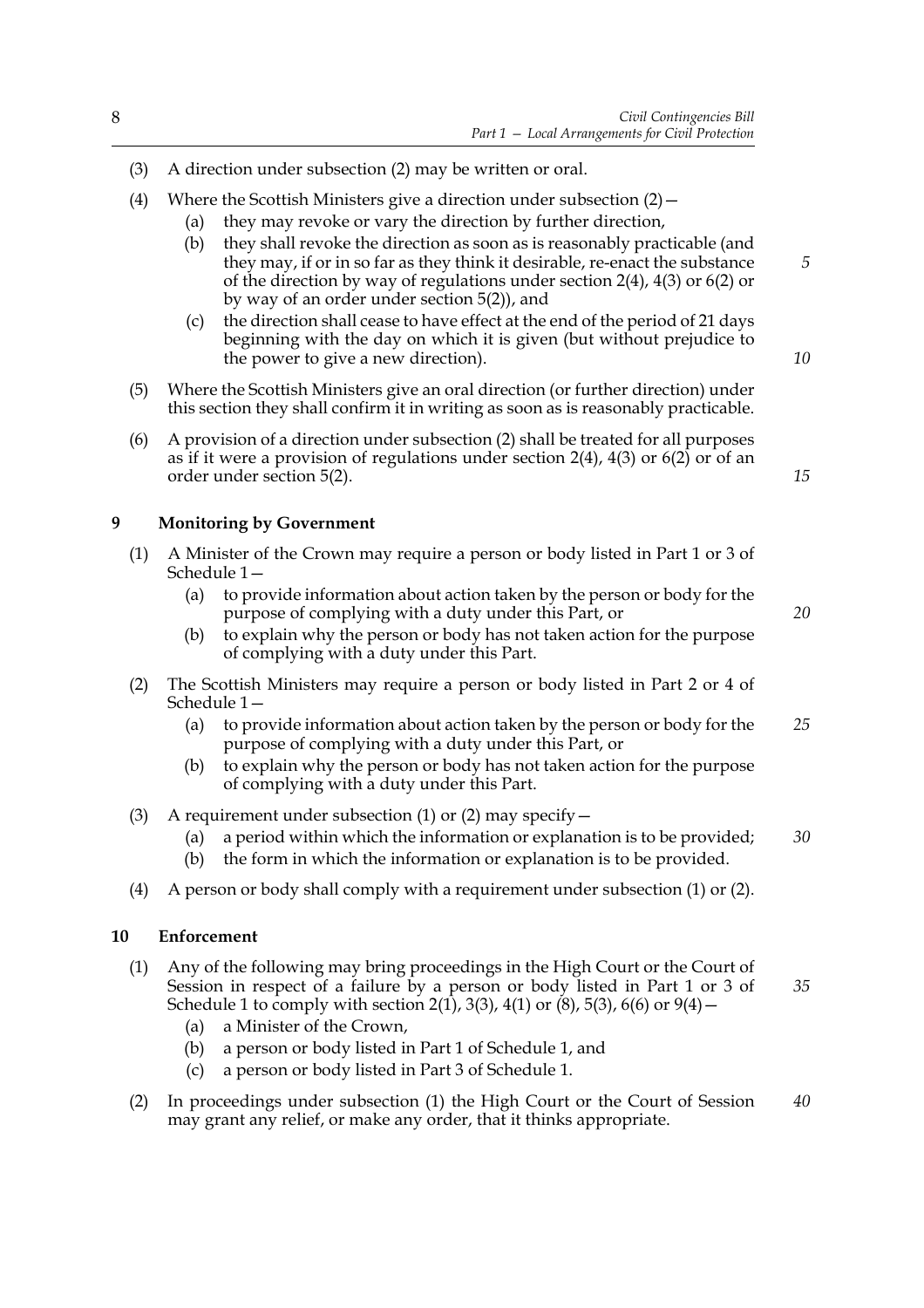#### **11 Enforcement: Scotland**

- (1) Any of the following may bring proceedings in the Court of Session in respect of a failure by a person or body listed in Part 2 or 4 of Schedule 1 to comply with section 2(1),  $3(3)$ , 4(1) or (8), 5(3), 6(6) or 9(4) –
	- (a) the Scottish Ministers,
	- (b) a person or body listed in Part 2 of Schedule 1, and
	- (c) a person or body listed in Part 4 of Schedule 1.
- (2) In proceedings under subsection (1) the Court of Session may grant any remedy, or make any order, that it thinks appropriate.

| Provision of information |
|--------------------------|
|                          |

Regulations of the kind described in section  $2(5)(i)$  or  $6(1)$  or  $(2)$ , or an order under section 5(4)(e), may, in particular, include provision about—

- (a) timing;
- (b) the form in which information is provided;
- (c) the use to which information may be put;
- (d) storage of information;
- (e) disposal of information.

#### **13 Amendment of lists of responders**

| (1) A Minister of the Crown may by order amend Schedule 1 so as to $-$ |                                                    |
|------------------------------------------------------------------------|----------------------------------------------------|
|                                                                        | (a) add an entry to Part 1 or 3;                   |
|                                                                        | (b) remove an entry from Part 1 or 3;              |
| (c)                                                                    | move an entry from Part 1 to Part 3 or vice versa. |

#### (2) The Scottish Ministers may by order amend Schedule 1 so as to—

- (a) add an entry to Part 2 or 4;
- (b) remove an entry from Part 2 or 4;
- (c) move an entry from Part 2 to Part 4 or vice versa.
- (3) An order under subsection (1) or  $(2)$ 
	- (a) may add, remove or move an entry either generally or only in relation to specified functions of a person or body, and
	- (b) may make incidental, transitional or consequential provision (which may include provision amending this Act or another enactment). *30*

#### **14 Scotland: consultation**

- (1) A Minister of the Crown shall consult the Scottish Ministers before making regulations or an order under this Part in relation to a person or body if or in so far as the person or body—
	- (a) is listed in Part 1 or 3 of Schedule 1, and
	- (b) exercises functions in relation to Scotland.
- (2) A Minister of the Crown shall consult the Scottish Ministers before making an order under section 13(1)(a) adding an entry which relates wholly or partly to a person or body exercising functions in relation to Scotland.
- (3) The Scottish Ministers shall consult a Minister of the Crown before making—

*5*

*10*

*15*

*20*

*25*

*40*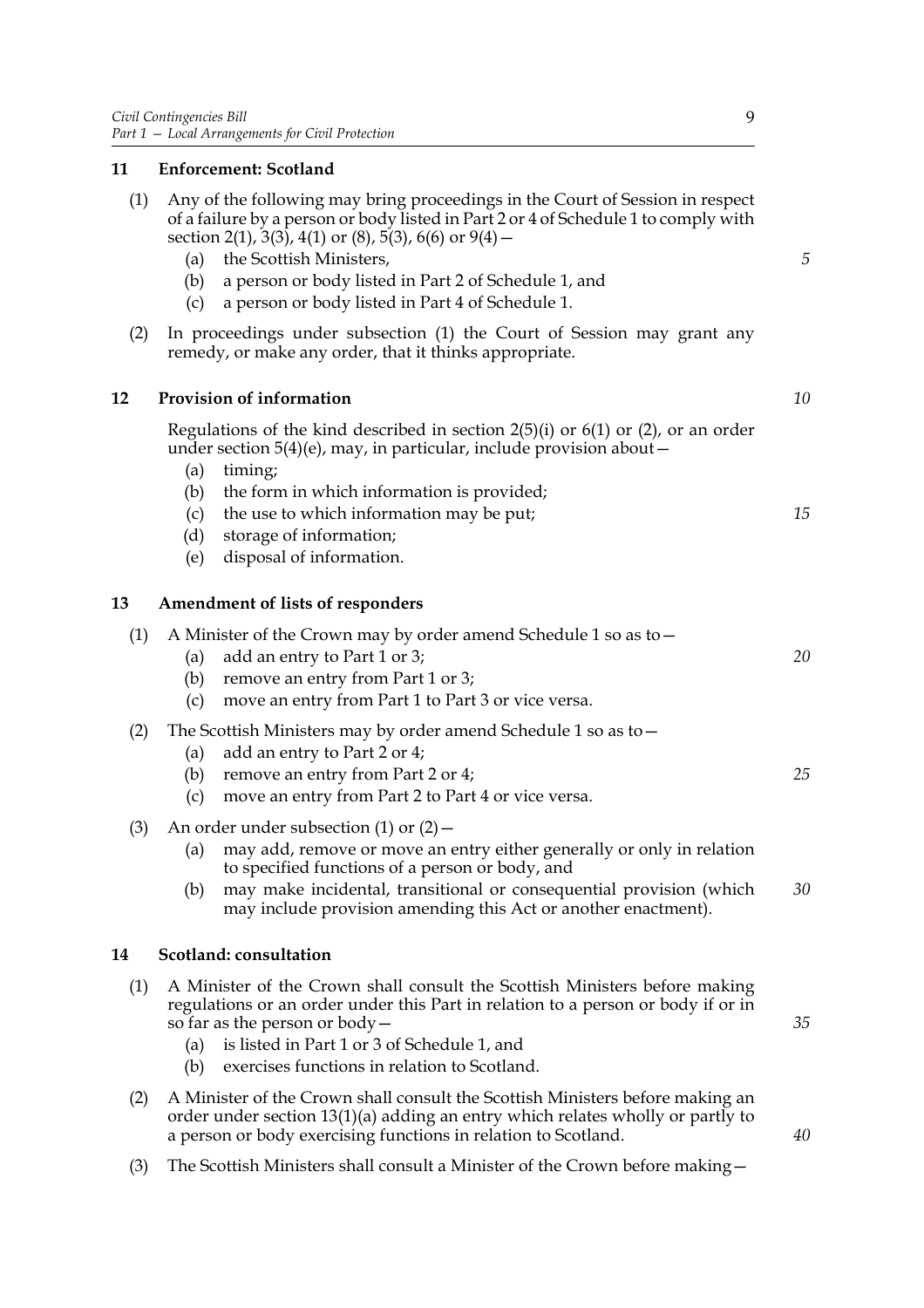- (a) regulations under this Part in relation to a person or body specified in a provision of Part 2 or 4 of Schedule 1, or
- (b) an order under this Part.

#### **15 National Assembly for Wales**

- (1) A Minister of the Crown shall consult the National Assembly for Wales before— *5*
	- (a) making regulations under section  $2(3)$ ,  $4(2)$  or  $6(1)$  which relate wholly or partly to Wales,
	- (b) issuing guidance under section 3(1), 4(6) or 6(4) which relates wholly or partly to Wales,
	- (c) giving an order under section 5(1) which relates wholly or partly to Wales,
	- (d) giving a direction under section 7(2) which makes provision relating wholly or partly to Wales of a kind that could be made by regulations under section  $2(3)$ ,  $4(2)$  or  $6(1)$ ,
	- (e) giving a direction under section 7(2) which makes provision relating wholly or partly to Wales of a kind that could be made by an order under section 5(1),
	- (f) bringing proceedings under section 10 in respect of a failure by a person or body where the failure relates wholly or partly to Wales, or
	- (g) making an order under section 13(1) in respect of a person or body with, or in so far as the person or body has, functions in relation to Wales.
- (2) A Minister of the Crown may not without the consent of the National Assembly for Wales take action of a kind specified in subsection (3) that relates wholly or partly to a person or body specified in subsection (4). *25*
- (3) The actions referred to in subsection (2) are—
	- (a) making regulations under section  $2(3)$ ,  $4(2)$  or  $6(1)$ ,
	- (b) making an order under section 5(1),
	- (c) issuing guidance under section 3(1), 4(6) or  $6(4)$ ,
	- (d) giving a direction under section 7,
	- (e) bringing proceedings under section 10, and
	- (f) making an order under section 13.
- (4) The persons and bodies referred to in subsection (2) are—
	- (a) a council specified in paragraph 2 of Schedule 1, and
	- (b) a person or body specified in paragraph 5, 8, 9, 10, 11 or 21 of that Schedule, if and in so far as the person or body has functions in relation to Wales.

#### **16 Regulations and orders**

- (1) Regulations and orders under this Part shall be made by statutory instrument. *40*
- (2) An order under section 1(5), 5(1) or 13(1) may not be made by a Minister of the Crown unless a draft has been laid before and approved by resolution of each House of Parliament.

*15*

*10*



*20*

*30*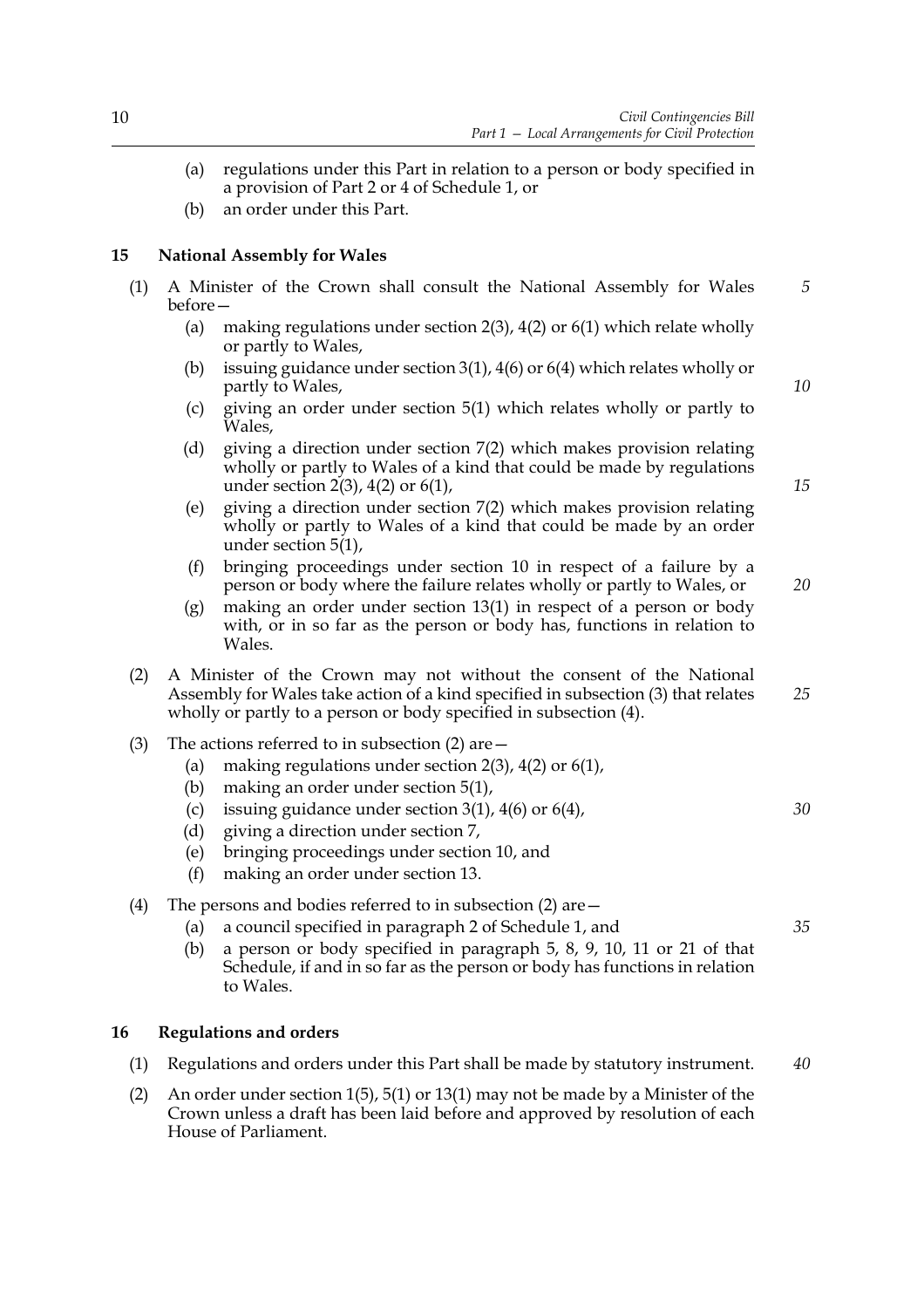- (3) An order under section 1(5), 5(2) or 13(2) may not be made by the Scottish Ministers unless a draft has been laid before and approved by resolution of the Scottish Parliament.
- (4) Regulations made by a Minister of the Crown under this Part shall be subject to annulment in pursuance of a resolution of either House of Parliament.
- (5) Regulations made by the Scottish Ministers under this Part shall be subject to annulment in pursuance of a resolution of the Scottish Parliament.
- (6) Regulations or an order under this Part—
	- (a) may make provision which applies generally or only in specified circumstances or for a specified purpose,
	- (b) may make different provision for different circumstances or purposes, and
	- (c) may make incidental, consequential or transitional provision.

#### **17 Interpretation, &c.**

- (1) In this Part—
	- "enactment" includes—
		- (a) an Act of the Scottish Parliament,
		- (b) Northern Ireland legislation, and
		- (c) an instrument made under an Act of the Scottish Parliament or under Northern Ireland legislation (as well as an instrument made under an Act), and *20*

"function" means any power or duty whether conferred by virtue of an enactment or otherwise.

- (2) In this Part a reference to the United Kingdom includes a reference to the territorial sea of the United Kingdom.
- (3) Except in a case of contradiction, nothing in or done under this Part shall impliedly repeal or revoke a provision of or made under another enactment.

#### **PART 2**

#### EMERGENCY POWERS

#### **18 Meaning of "emergency"**

- (1) In this Part "emergency" means an event or situation which threatens serious damage to—
	- (a) human welfare in the United Kingdom or in a Part or region,
	- (b) the environment of the United Kingdom or of a Part or region, or
	- (c) the security of the United Kingdom or a Part or region.
- (2) For the purposes of subsection (1)(a) an event or situation threatens damage to human welfare only if it involves, causes or may cause—
	- (a) loss of human life,
	- (b) human illness or injury,
	- (c) homelessness,
	- (d) damage to property,
	- (e) disruption of a supply of money, food, water, energy or fuel,

*30*

*40*

*35*

*25*

*5*

*10*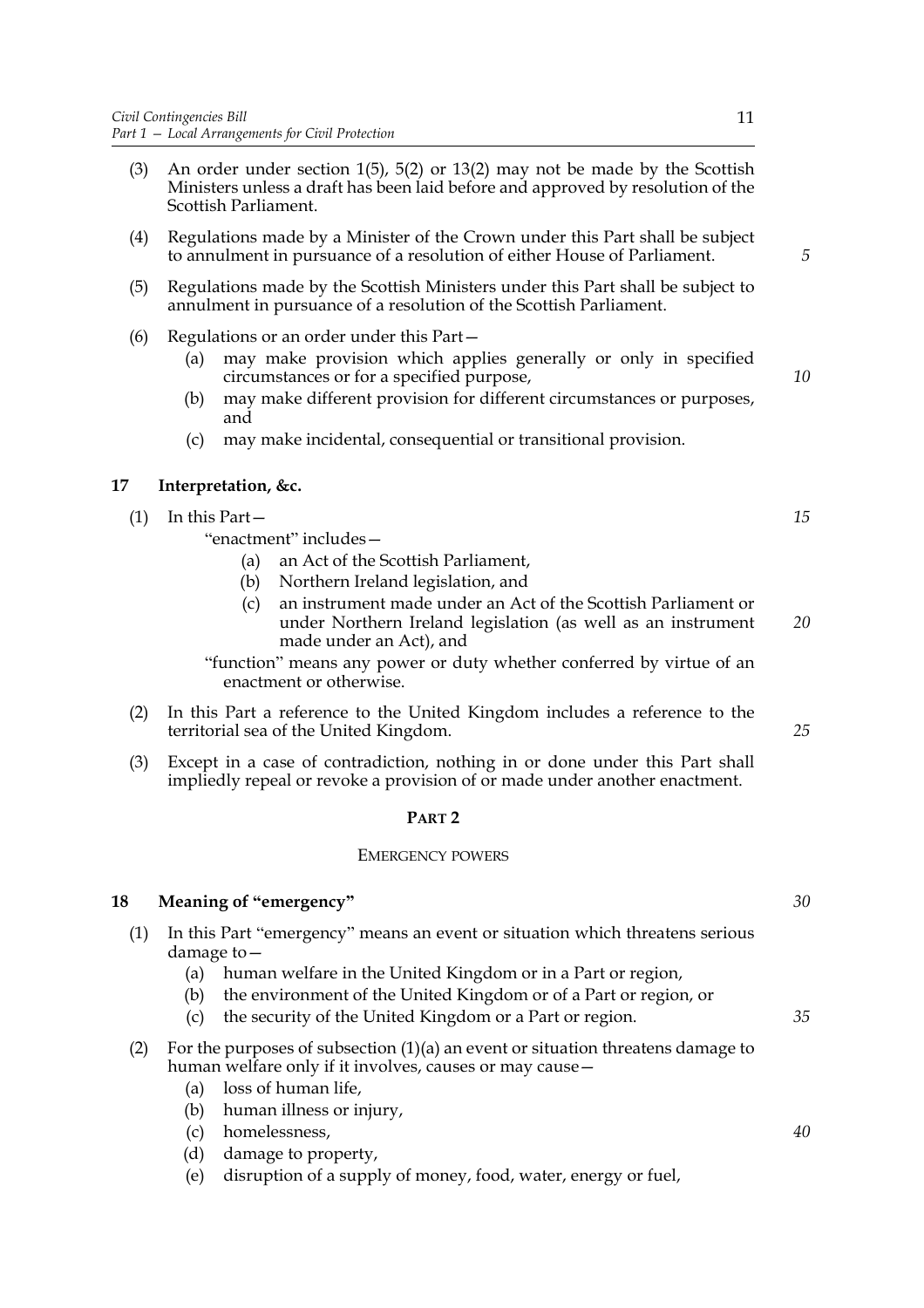|     | (f)<br>(g)<br>(h)          | disruption of an electronic or other system of communication,<br>disruption of facilities for transport, or<br>disruption of services relating to health.                                                                                                                                                                                                                     |    |
|-----|----------------------------|-------------------------------------------------------------------------------------------------------------------------------------------------------------------------------------------------------------------------------------------------------------------------------------------------------------------------------------------------------------------------------|----|
| (3) | (a)<br>(b)                 | For the purposes of subsection $(1)(b)$ an event or situation threatens damage to<br>the environment only if it involves, causes or may cause –<br>contamination of land, water or air with -<br>harmful biological, chemical or radio-active matter, or<br>(i)<br>oil,<br>(ii)<br>flooding, or                                                                               | 5  |
|     | (c)                        | disruption or destruction of plant life or animal life.                                                                                                                                                                                                                                                                                                                       | 10 |
| (4) | $security -$<br>(a)<br>(b) | For the purposes of subsection $(1)(c)$ the following threaten damage to<br>war or armed conflict, and<br>terrorism, within the meaning given by section 1 of the Terrorism Act<br>$2000$ (c. 11).                                                                                                                                                                            | 15 |
| (5) | (a)<br>(b)                 | The Secretary of State may by order -<br>provide that a specified event or situation, or class of event or situation,<br>is to be treated as falling, or as not falling, within any of paragraphs (a)<br>to $(c)$ of subsection $(1)$ ;<br>amend subsection (2) so as to provide that involving or causing<br>disruption of a specified supply, system, facility or service - | 20 |
|     |                            | is to be treated as threatening damage to human welfare, or<br>(i)<br>is no longer to be treated as threatening damage to human<br>(ii)<br>welfare.                                                                                                                                                                                                                           |    |
| (6) | (a)<br>(b)                 | An order under subsection $(5)$ –<br>may make consequential amendment of this Part, and<br>may not be made unless a draft has been laid before, and approved by<br>resolution of, each House of Parliament.                                                                                                                                                                   | 25 |
| (7) |                            | The event or situation mentioned in subsection (1) may occur or be inside or<br>outside the United Kingdom.                                                                                                                                                                                                                                                                   | 30 |
| 19  |                            | Power to make emergency regulations                                                                                                                                                                                                                                                                                                                                           |    |
| (1) |                            | Her Majesty may by Order in Council make emergency regulations if satisfied<br>that the conditions in section 20 are satisfied.                                                                                                                                                                                                                                               |    |
| (2) | (a)<br>(b)                 | A senior Minister of the Crown may make emergency regulations if satisfied –<br>that the conditions in section 20 are satisfied, and<br>that it would not be possible, without serious delay, to arrange for an<br>Order in Council under subsection (1).                                                                                                                     | 35 |
| (3) | (a)<br>(b)<br>(c)          | In this Part "senior Minister of the Crown" means-<br>the First Lord of the Treasury (the Prime Minister),<br>any of Her Majesty's Principal Secretaries of State, and<br>the Commissioners of Her Majesty's Treasury.                                                                                                                                                        | 40 |

- (4) In this Part "serious delay" means a delay that might—
	- (a) cause serious damage, or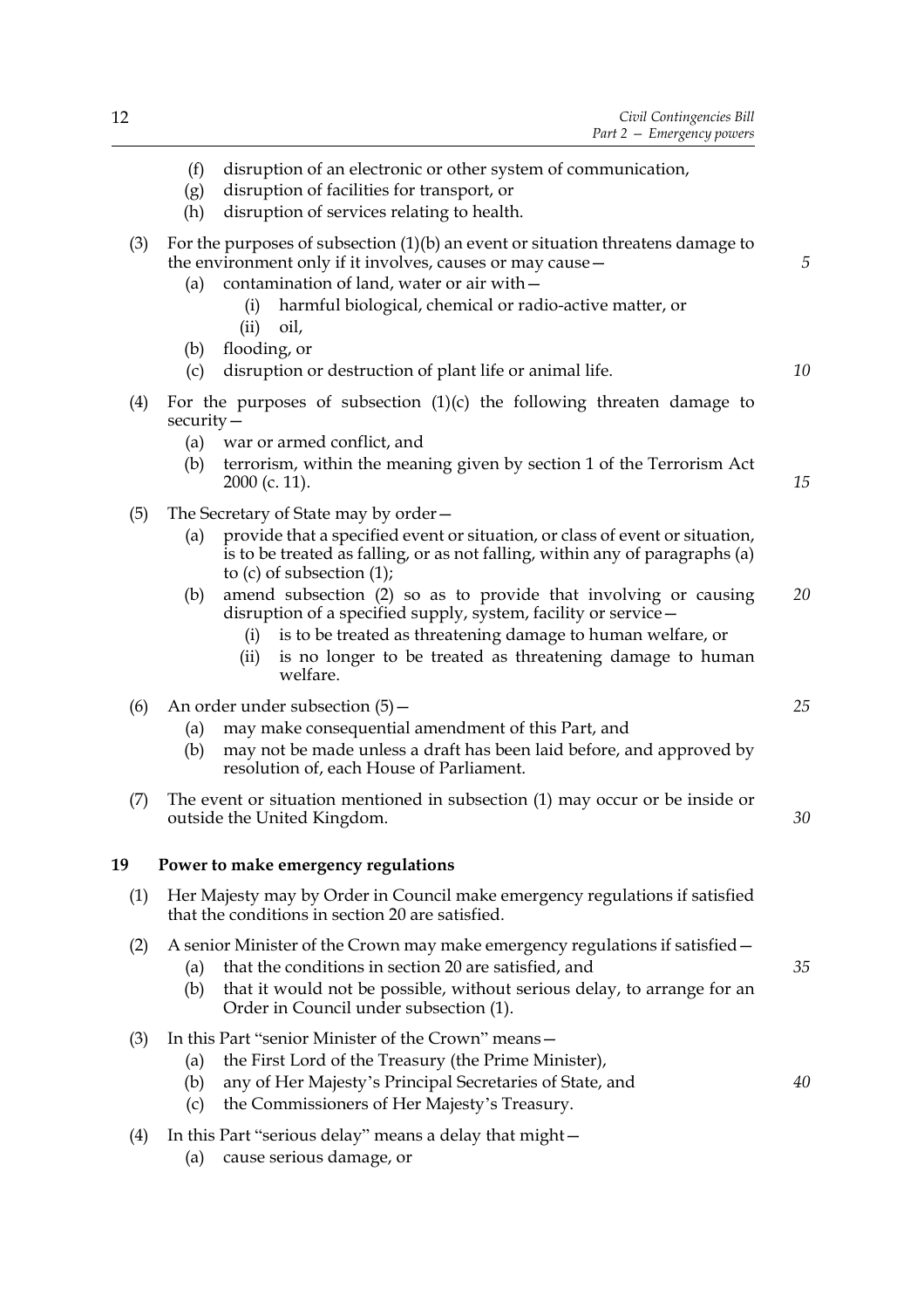- (b) seriously obstruct the prevention, control or mitigation of serious damage.
- (5) Regulations under this section must be prefaced by a statement by the person making the regulations—
	- (a) specifying the nature of the emergency in respect of which the regulations are made, and
	- (b) declaring that the person making the regulations—
		- (i) is satisfied that the conditions in section 20 are met,
		- (ii) is satisfied that the regulations contain only provision which is for the purpose of preventing, controlling or mitigating an aspect or effect of the emergency in respect of which the regulations are made, *10*
		- (iii) is satisfied that the effect of the regulations is in due proportion to that aspect or effect of the emergency, and
		- (iv) in the case of regulations made under subsection (2), is satisfied as to the matter specified in subsection (2)(b). *15*

#### **20 Conditions for making emergency regulations**

- (1) This section specifies the conditions mentioned in section 19.
- (2) The first condition is that an emergency has occurred, is occurring or is about to occur.
- (3) The second condition is that it is necessary to make provision for the purpose of preventing, controlling or mitigating an aspect or effect of the emergency.
- (4) The third condition is that the need for provision referred to in subsection (3) is urgent.
- (5) For the purpose of subsection (3) provision which is the same as an enactment ("the existing legislation") is necessary if, in particular— *25*
	- (a) the existing legislation cannot be relied upon without the risk of serious delay,
	- (b) it is not possible without the risk of serious delay to ascertain whether the existing legislation can be relied upon, or
	- (c) the existing legislation might be insufficiently effective.
- (6) For the purpose of subsection (3) provision which could be made under an enactment other than section  $19$  ("the existing legislation") is necessary if, in particular—
	- (a) the provision cannot be made under the existing legislation without the risk of serious delay, *35*
	- (b) it is not possible without the risk of serious delay to ascertain whether the provision can be made under the existing legislation, or
	- (c) the provision might be insufficiently effective if made under the existing legislation.

*40*

#### **21 Scope of emergency regulations**

(1) Emergency regulations may make any provision which the person making the regulations thinks is for the purpose of preventing, controlling or mitigating an aspect or effect of the emergency in respect of which the regulations are made.

*5*

*30*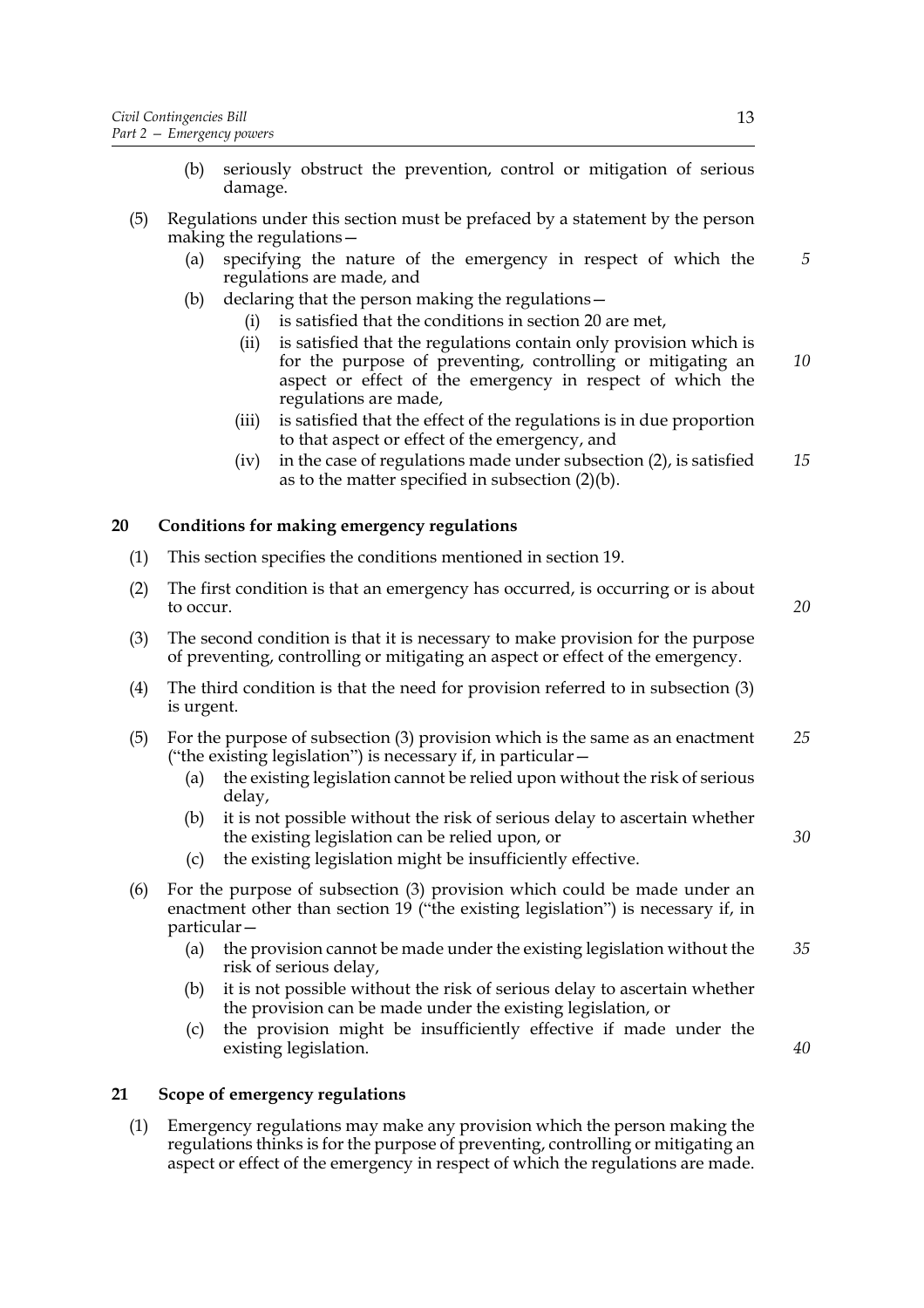| (2) |     | In particular, emergency regulations may make any provision which the<br>person making the regulations thinks is for the purpose of -                                                                                                                                                       |    |
|-----|-----|---------------------------------------------------------------------------------------------------------------------------------------------------------------------------------------------------------------------------------------------------------------------------------------------|----|
|     | (a) | protecting human life, health or safety,                                                                                                                                                                                                                                                    |    |
|     | (b) | treating human illness or injury,                                                                                                                                                                                                                                                           |    |
|     | (c) | protecting or restoring property,                                                                                                                                                                                                                                                           | 5  |
|     | (d) | protecting or restoring a supply of money, food, water, energy or fuel,                                                                                                                                                                                                                     |    |
|     | (e) | protecting or restoring an electronic or other system of communication,                                                                                                                                                                                                                     |    |
|     | (f) | protecting or restoring facilities for transport,                                                                                                                                                                                                                                           |    |
|     | (g) | protecting or restoring the provision of services relating to health,                                                                                                                                                                                                                       |    |
|     | (h) | protecting or restoring the activities of banks or other financial<br>institutions,                                                                                                                                                                                                         | 10 |
|     | (i) | preventing, containing or reducing the contamination of land, water or<br>air,                                                                                                                                                                                                              |    |
|     | (j) | preventing, or mitigating the effects of, flooding,                                                                                                                                                                                                                                         |    |
|     | (k) | preventing, reducing or mitigating the effects of disruption or<br>destruction of plant life or animal life,                                                                                                                                                                                | 15 |
|     | (1) | protecting or restoring activities of Her Majesty's Government,                                                                                                                                                                                                                             |    |
|     | (m) | protecting or restoring activities of Parliament, of the Scottish<br>Parliament, of the Northern Ireland Assembly or of the National<br>Assembly for Wales, or                                                                                                                              | 20 |
|     | (n) | protecting or restoring the performance of public functions.                                                                                                                                                                                                                                |    |
| (3) |     | Emergency regulations may make provision of any kind that could be made by<br>Act of Parliament or by the exercise of the Royal Prerogative; in particular,<br>regulations may $-$                                                                                                          |    |
|     | (a) | confer a function on a Minister of the Crown, on the Scottish Ministers,<br>on the National Assembly for Wales, on a Northern Ireland<br>department, on a coordinator appointed under section 23 or on any<br>other specified person (and a function conferred may, in particular,<br>$be-$ | 25 |
|     |     | a power, or duty, to exercise a discretion;<br>(i)                                                                                                                                                                                                                                          | 30 |
|     |     | a power to give directions or orders, whether written or oral);<br>(ii)                                                                                                                                                                                                                     |    |
|     | (b) | provide for or enable the requisition or confiscation of property (with<br>or without compensation);                                                                                                                                                                                        |    |
|     |     | (c) provide for or enable the destruction of property, animal life or plant<br>life (with or without compensation);                                                                                                                                                                         | 35 |
|     | (d) | prohibit, or enable the prohibition of, movement to or from a specified<br>place;                                                                                                                                                                                                           |    |
|     | (e) | require, or enable the requirement of, movement to or from a specified<br>place;                                                                                                                                                                                                            |    |
|     | (f) | prohibit, or enable the prohibition of, assemblies of specified kinds, at<br>specified places or at specified times;                                                                                                                                                                        | 40 |
|     | (g) | prohibit, or enable the prohibition of, travel at specified times;                                                                                                                                                                                                                          |    |
|     | (h) | prohibit, or enable the prohibition of, other specified activities;                                                                                                                                                                                                                         |    |
|     | (i) | create an offence of -                                                                                                                                                                                                                                                                      |    |
|     |     | failing to comply with a provision of the regulations;<br>(i)                                                                                                                                                                                                                               | 45 |
|     |     | failing to comply with a direction or order given or made under<br>(ii)<br>the regulations;                                                                                                                                                                                                 |    |

(iii) obstructing a person in the performance of a function under or by virtue of the regulations;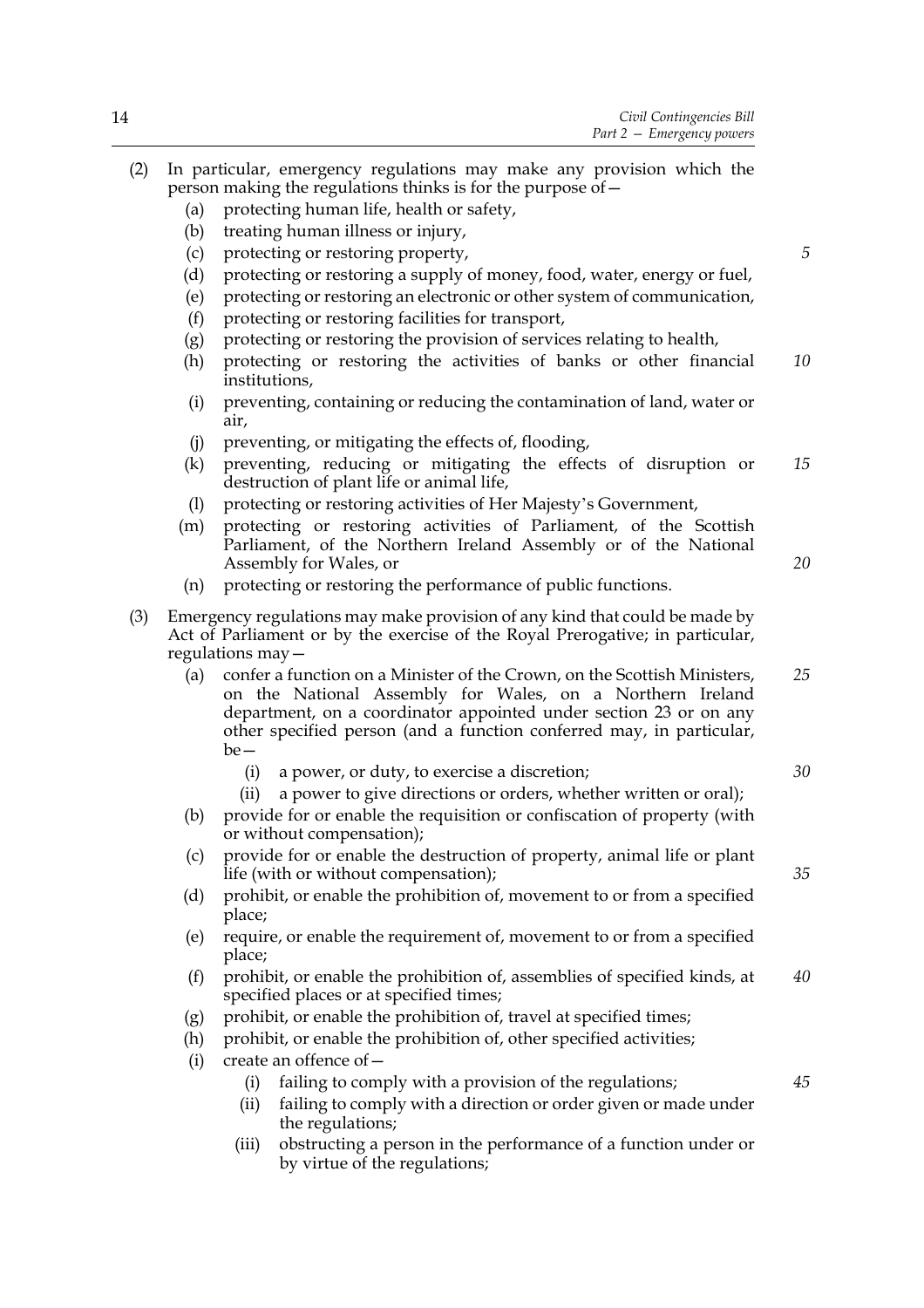- (j) disapply or modify an enactment (other than a provision of this Part) or a provision made under or by virtue of an enactment;
- (k) require a person or body to act in performance of a function (whether the function is conferred by the regulations or otherwise and whether or not the regulations also make provision for remuneration or compensation);
- (l) enable the Defence Council to authorise the deployment of Her Majesty's armed forces;
- (m) make provision (which may include conferring powers in relation to property) for facilitating any deployment of Her Majesty's armed forces; *10*
- (n) confer jurisdiction on a court or tribunal (which may include a tribunal established by the regulations);
- (o) make provision which has effect in relation to, or to anything done in—
	- (i) an area of the territorial sea,
	- (ii) an area within British fishery limits, or
	- (iii) an area of the continental shelf;
- (p) make provision which applies generally or only in specified circumstances or for a specified purpose;
- (q) make different provision for different circumstances or purposes.
- (4) In subsection (3) "specified" means specified by, or to be specified in accordance with, the regulations.

#### **22 Limitations of emergency regulations**

- (1) Emergency regulations may make provision only if and in so far as the person making the regulations thinks—
	- (a) that the provision is for the purpose of preventing, controlling or mitigating an aspect or effect of the emergency in respect of which the regulations are made, and
	- (b) that the effect of the provision is in due proportion to that aspect or effect of the emergency.
- (2) Emergency regulations must specify the Parts of the United Kingdom or regions in relation to which the regulations have effect.
- (3) Emergency regulations may not—
	- (a) require a person, or enable a person to be required, to provide military service, or
	- (b) prohibit or enable the prohibition of participation in, or any activity in connection with, a strike or other industrial action.
- (4) Emergency regulations may not—
	- (a) create an offence other than one of the kind described in section 21(3)(i),
	- (b) create an offence other than one which is triable only before a magistrates' court or, in Scotland, before a sheriff under summary procedure,
	- (c) create an offence which is punishable—
		- (i) with imprisonment for a period exceeding three months, or
		- (ii) with a fine exceeding level 5 on the standard scale, or
	- (d) alter procedure in relation to criminal proceedings.

*15*

*5*

*20*

*25*

*30*

*35*

*45*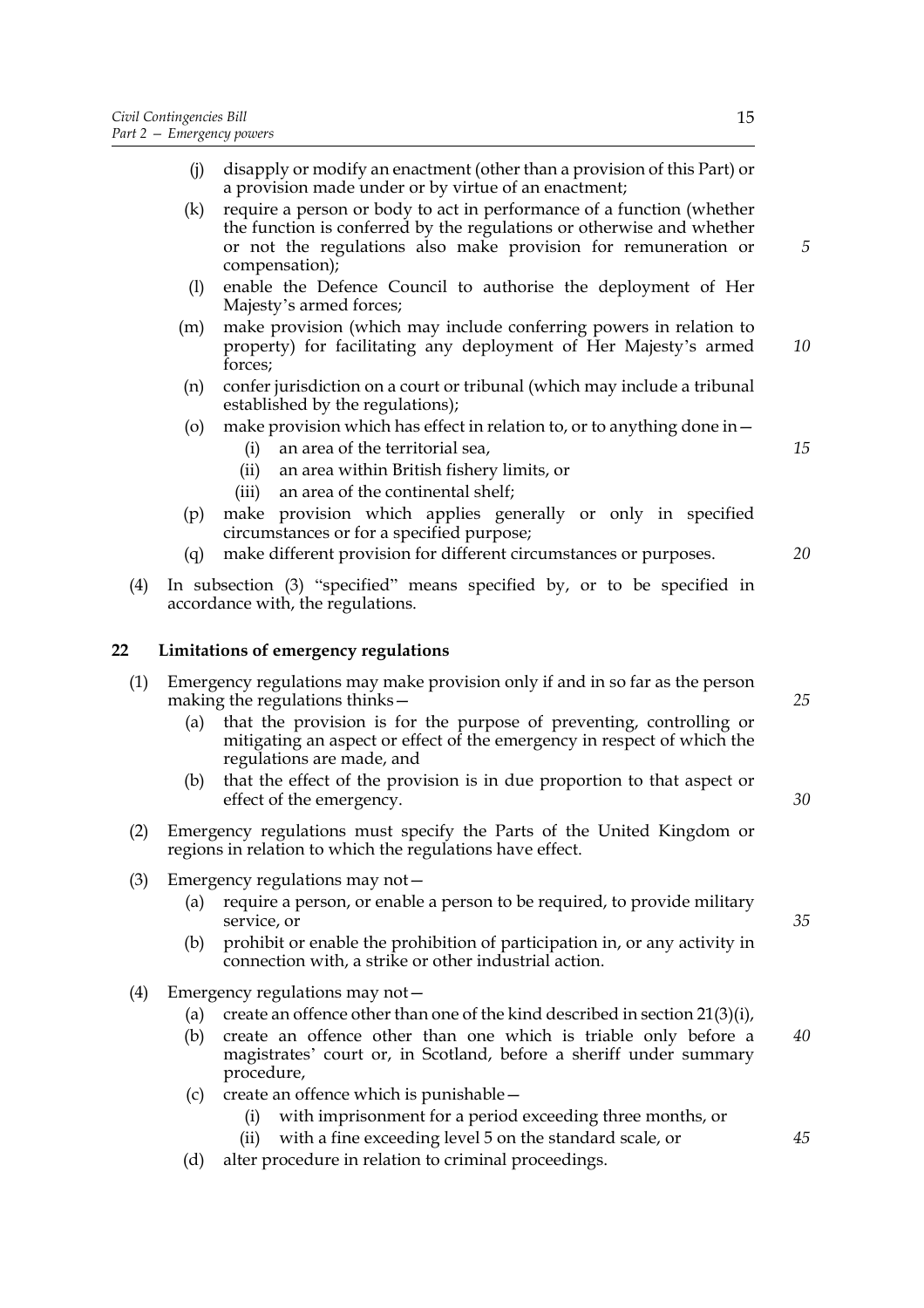#### **23 Regional and Emergency Coordinators**

- (1) Emergency regulations must require a senior Minister of the Crown to appoint—
	- (a) for each Part of the United Kingdom, other than England, in relation to which the regulations have effect, a person to be known as the Emergency Coordinator for that Part, and
	- (b) for each region in relation to which the regulations have effect, a person to be known as the Regional Nominated Coordinator for that region.
- (2) Provision made in accordance with subsection (1) may, in particular, include provision about the coordinator's—
	- (a) terms of appointment,
	- (b) conditions of service (including remuneration), and
	- (c) functions.
- (3) The principal purpose of the appointment shall be to facilitate coordination of activities under the emergency regulations (whether only in the Part or region for which the appointment is made or partly there and partly elsewhere). *15*
- (4) In exercising his functions a coordinator shall—
	- (a) comply with a direction of a senior Minister of the Crown, and
	- (b) have regard to guidance issued by a senior Minister of the Crown.
- (5) A coordinator shall not be regarded as the servant or agent of the Crown or as enjoying any status, immunity or privilege of the Crown. *20*

#### **24 Establishment of tribunal**

- (1) Emergency regulations which establish a tribunal may not be made unless a senior Minister of the Crown has consulted the Council on Tribunals.
- (2) But—
	- (a) a senior Minister of the Crown may disapply subsection (1) if he thinks it necessary by reason of urgency,
	- (b) subsection (1) shall not apply where the Council on Tribunals have consented to the establishment of the Tribunal, and
	- (c) a failure to satisfy subsection (1) shall not affect the validity of regulations. *30*
- (3) Where the Council on Tribunals are consulted by a senior Minister of the Crown under subsection  $(1)$  –
	- (a) the Council shall make a report to the Minister, and
	- (b) the Minister shall not make the emergency regulations to which the consultation relates before receiving the Council's report. *35*
- (4) But—
	- (a) a senior Minister of the Crown may disapply subsection (3)(b) if he thinks it necessary by reason of urgency, and
	- (b) a failure to comply with subsection (3)(b) shall not affect the validity of regulations. *40*
- (5) Where a senior Minister of the Crown receives a report under subsection (3)(a) he shall lay before Parliament as soon as is reasonably practicable after the making of the regulations to which the report relates—

*25*

*5*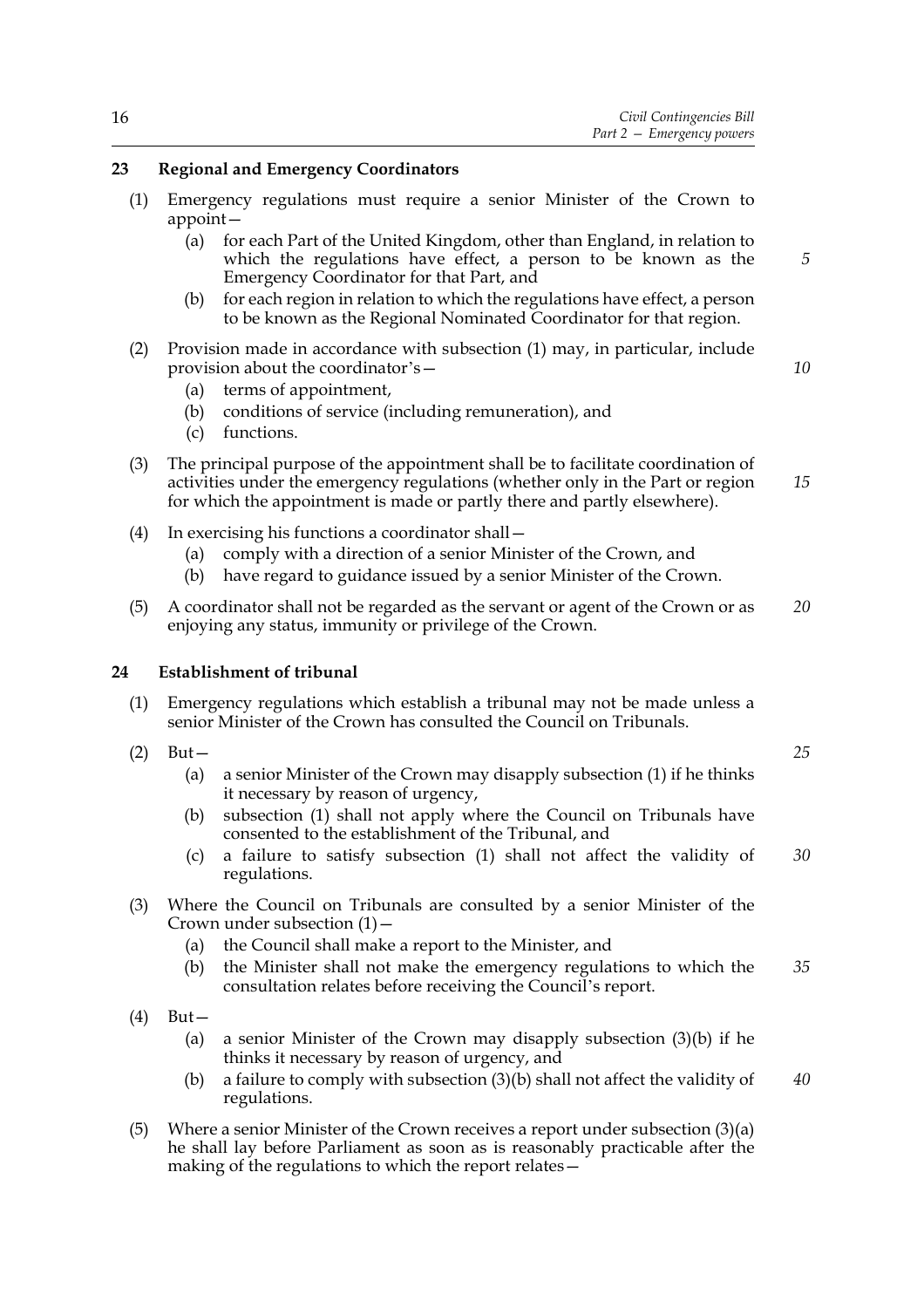(a) a copy of the report,

|     | (b)      | a statement of the extent to which the regulations give effect to any<br>recommendations in the report, and                                                                                                                                                             |    |
|-----|----------|-------------------------------------------------------------------------------------------------------------------------------------------------------------------------------------------------------------------------------------------------------------------------|----|
|     | (c)      | an explanation for any departure from recommendations in the report.                                                                                                                                                                                                    |    |
| (6) | (a)      | Where a senior Minister of the Crown makes emergency regulations without<br>consulting the Council on Tribunals (in reliance on subsection $(2)(a)$ ) –<br>he shall consult the Council about the regulations as soon as reasonably<br>practicable after they are made, | 5  |
|     | (b)      | the Council shall make a report to the Minister, and                                                                                                                                                                                                                    |    |
|     | (c)      | subsection (5) shall apply (with any necessary modifications).                                                                                                                                                                                                          | 10 |
| 25  | Duration |                                                                                                                                                                                                                                                                         |    |
| (1) |          | Emergency regulations shall lapse -                                                                                                                                                                                                                                     |    |
|     | (a)      | at the end of the period of 30 days beginning with the date on which<br>they are made, or                                                                                                                                                                               |    |
|     | (b)      | at such earlier time as may be specified in the regulations.                                                                                                                                                                                                            | 15 |
| (2) |          | Subsection $(1)$ –                                                                                                                                                                                                                                                      |    |
|     | (a)      | shall not prevent the making of new regulations, and                                                                                                                                                                                                                    |    |
|     | (b)      | shall not affect anything done by virtue of the regulations before they<br>lapse.                                                                                                                                                                                       |    |
| 26  |          | Parliamentary scrutiny                                                                                                                                                                                                                                                  | 20 |
| (1) |          | Where emergency regulations are made-                                                                                                                                                                                                                                   |    |
|     | (a)      | a senior Minister of the Crown shall as soon as is reasonably practicable<br>lay the regulations before Parliament, and                                                                                                                                                 |    |
|     | (b)      | the regulations shall lapse at the end of the period of seven days<br>beginning with the date of laying unless during that period each House<br>of Parliament passes a resolution approving them.                                                                       | 25 |

#### (2) If each House of Parliament passes a resolution that emergency regulations shall cease to have effect, the regulations shall cease to have effect—

- (a) at such time, after the passing of the resolutions, as may be specified in them, or
- (b) if no time is specified in the resolutions, at the beginning of the day after that on which the resolutions are passed (or, if they are passed on different days, at the beginning of the day after that on which the second resolution is passed).
- (3) If each House of Parliament passes a resolution that emergency regulations shall have effect with a specified amendment, the regulations shall have effect as amended, with effect from— *35*
	- (a) such time, after the passing of the resolutions, as may be specified in them, or
	- (b) if no time is specified in the resolutions, the beginning of the day after that on which the resolutions are passed (or, if they are passed on different days, the beginning of the day after that on which the second resolution is passed). *40*
- (4) Nothing in this section—
	- (a) shall prevent the making of new regulations, or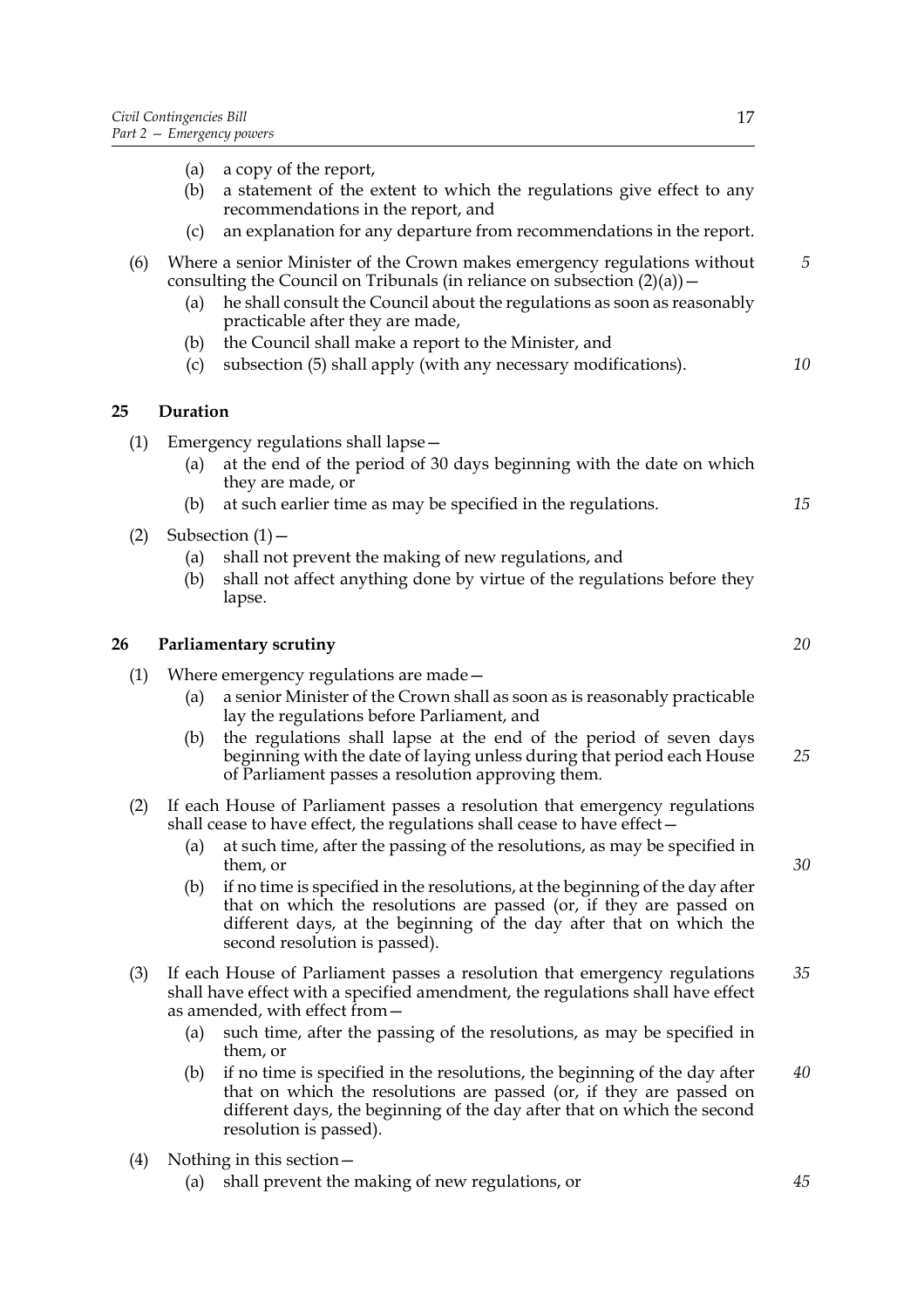(b) shall affect anything done by virtue of regulations before they lapse, cease to have effect or are amended under this section.

#### **27 Parliamentary scrutiny: prorogation and adjournment**

- (1) If when emergency regulations are made under section 19 Parliament stands prorogued to a day after the end of the period of five days beginning with the date on which the regulations are made, Her Majesty shall by proclamation under the Meeting of Parliament Act 1797 (c. 127) require Parliament to meet on a specified day within that period.
- (2) If when emergency regulations are made under section 19 the House of Commons stands adjourned to a day after the end of the period of five days beginning with the date on which the regulations are made, the Speaker shall arrange for the House to meet on a day during that period. *10*
- (3) If when emergency regulations are made under section 19 the House of Lords stands adjourned to a day after the end of the period of five days beginning with the date on which the regulations are made, the Lord Chancellor shall arrange for the House to meet on a day during that period.
- (4) In subsections (2) and (3) a reference to the Lord Chancellor or the Speaker includes a reference to a person authorised by Standing Orders of the House of Lords or of the House of Commons to act in place of the Lord Chancellor or the Speaker in respect of the recall of the House during adjournment.

**28 Consultation with devolved administrations**

- (1) Emergency regulations which relate wholly or partly to Scotland may not be made unless a senior Minister of the Crown has consulted the Scottish Ministers.
- (2) Emergency regulations which relate wholly or partly to Northern Ireland may not be made unless a senior Minister of the Crown has consulted the First Minister and deputy First Minister. *25*
- (3) Emergency regulations which relate wholly or partly to Wales may not be made unless a senior Minister of the Crown has consulted the National Assembly for Wales.
- (4) But—
	- (a) a senior Minister of the Crown may disapply a requirement to consult if he thinks it necessary by reason of urgency, and
	- (b) a failure to satisfy a requirement to consult shall not affect the validity of regulations.

#### **29 Procedure**

- (1) Emergency regulations shall be made by statutory instrument (whether or not made by Order in Council).
- (2) Emergency regulations shall be treated for the purposes of the Human Rights Act 1998 (c. 42) as subordinate legislation and not primary legislation (whether or not they amend primary legislation).

*5*

*15*

*20*

*30*

*35*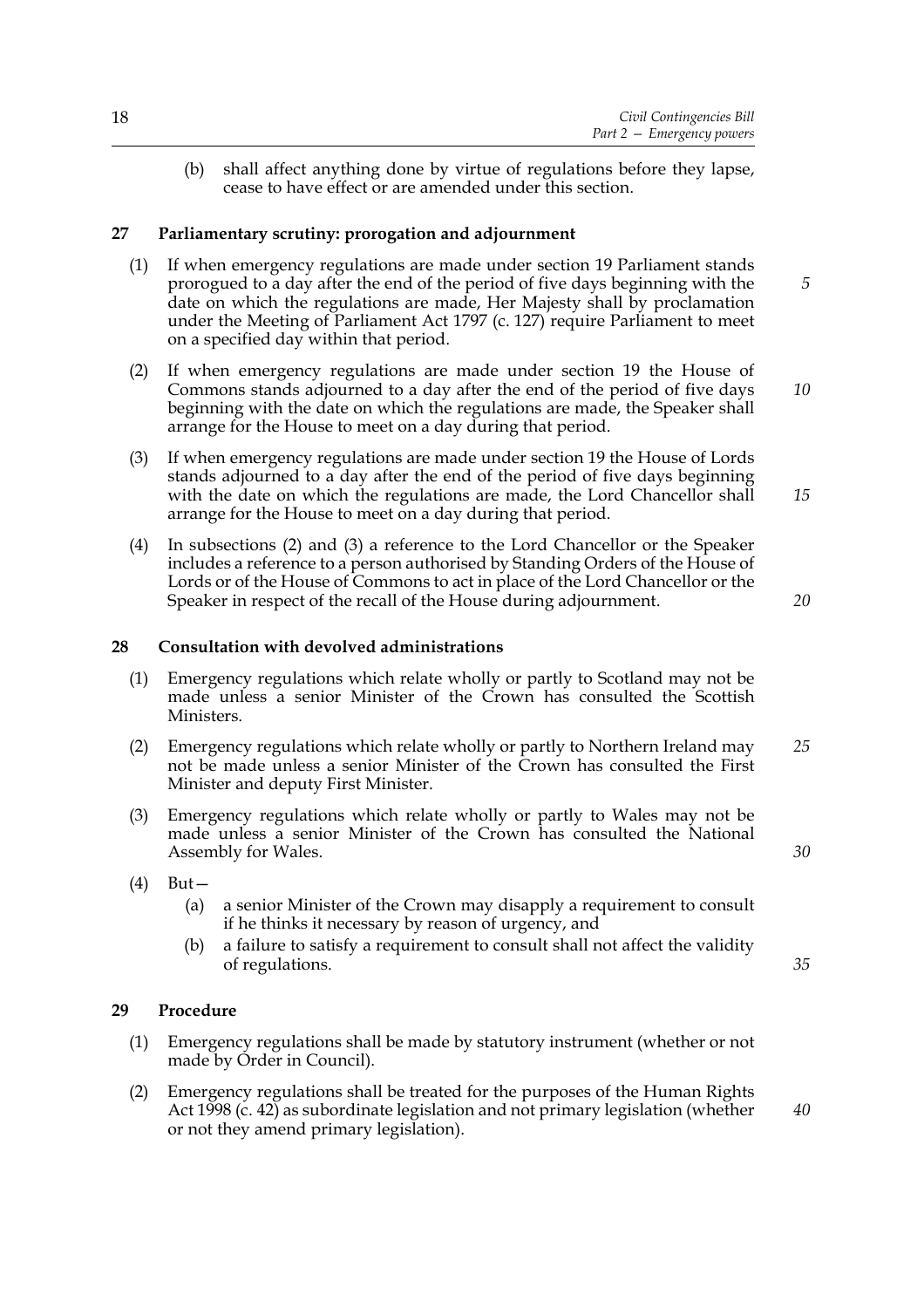#### **30 Interpretation**

| (1) |     | In this Part-     |                                                                                                                                                                                        |    |
|-----|-----|-------------------|----------------------------------------------------------------------------------------------------------------------------------------------------------------------------------------|----|
|     |     | 1976 (c. 86),     | "British fishery limits" has the meaning given by the Fishery Limits Act                                                                                                               |    |
|     |     |                   | "the continental shelf" means any area designated by Order in Council<br>under section 1(7) of the Continental Shelf Act 1964 (c. 29),                                                 | 5  |
|     |     |                   | "emergency" has the meaning given by section 18,                                                                                                                                       |    |
|     |     |                   | "enactment" includes-                                                                                                                                                                  |    |
|     |     | (a)               | an Act of the Scottish Parliament,                                                                                                                                                     |    |
|     |     | (b)               | Northern Ireland legislation, and                                                                                                                                                      | 10 |
|     |     | (c)               | an instrument made under an Act of the Scottish Parliament or<br>under Northern Ireland legislation (as well as an instrument<br>made under an Act),                                   |    |
|     |     |                   | "function" means any power or duty whether conferred by virtue of an<br>enactment or otherwise,                                                                                        | 15 |
|     |     |                   | "Part" in relation to the United Kingdom has the meaning given by<br>subsection $(2)$ ,                                                                                                |    |
|     |     |                   | "public functions" means-                                                                                                                                                              |    |
|     |     | (a)<br>(b)<br>(c) | functions conferred or imposed by or by virtue of an enactment,<br>functions of Ministers of the Crown (or their departments),<br>functions of persons holding office under the Crown, | 20 |
|     |     | (d)               | functions of the Scottish Ministers,                                                                                                                                                   |    |
|     |     | (e)               | functions of the Northern Ireland Ministers or of the Northern<br>Ireland departments, and                                                                                             |    |
|     |     | (f)               | functions of the National Assembly for Wales,                                                                                                                                          | 25 |
|     |     |                   | "region" has the meaning given by subsection (2),                                                                                                                                      |    |
|     |     |                   | "senior Minister of the Crown" has the meaning given by section 19(3),                                                                                                                 |    |
|     |     |                   | "serious delay" has the meaning given by section 19(4), and<br>"territorial sea" means the territorial sea adjacent to, or to any Part of, the                                         |    |
|     |     |                   | United Kingdom, construed in accordance with section 1 of the<br>Territorial Sea Act 1987 (c. 49).                                                                                     | 30 |
| (2) |     | In this Part-     |                                                                                                                                                                                        |    |
|     | (a) |                   | "Part" in relation to the United Kingdom means-                                                                                                                                        |    |
|     |     |                   | (i) England,                                                                                                                                                                           |    |
|     |     | (ii)              | Northern Ireland,                                                                                                                                                                      | 35 |
|     |     | (iii)             | Scotland, and                                                                                                                                                                          |    |
|     |     | (iv)              | Wales,                                                                                                                                                                                 |    |
|     | (b) |                   | "region" means a region for the purposes of the Regional Development<br>Agencies Act 1998 (c. 45), and                                                                                 |    |
|     | (c) |                   | a reference to a Part or region of the United Kingdom includes a<br>reference to $-$                                                                                                   | 40 |
|     |     | (i)               | any part of the territorial sea that is adjacent to that Part or                                                                                                                       |    |
|     |     | (ii)              | region,<br>any part of the area within British fishery limits that is adjacent                                                                                                         |    |
|     |     | (iii)             | to the Part or region, and<br>any part of the continental shelf that is adjacent to the Part or<br>region.                                                                             | 45 |

(3) The following shall have effect for the purpose of subsection  $(2)$  –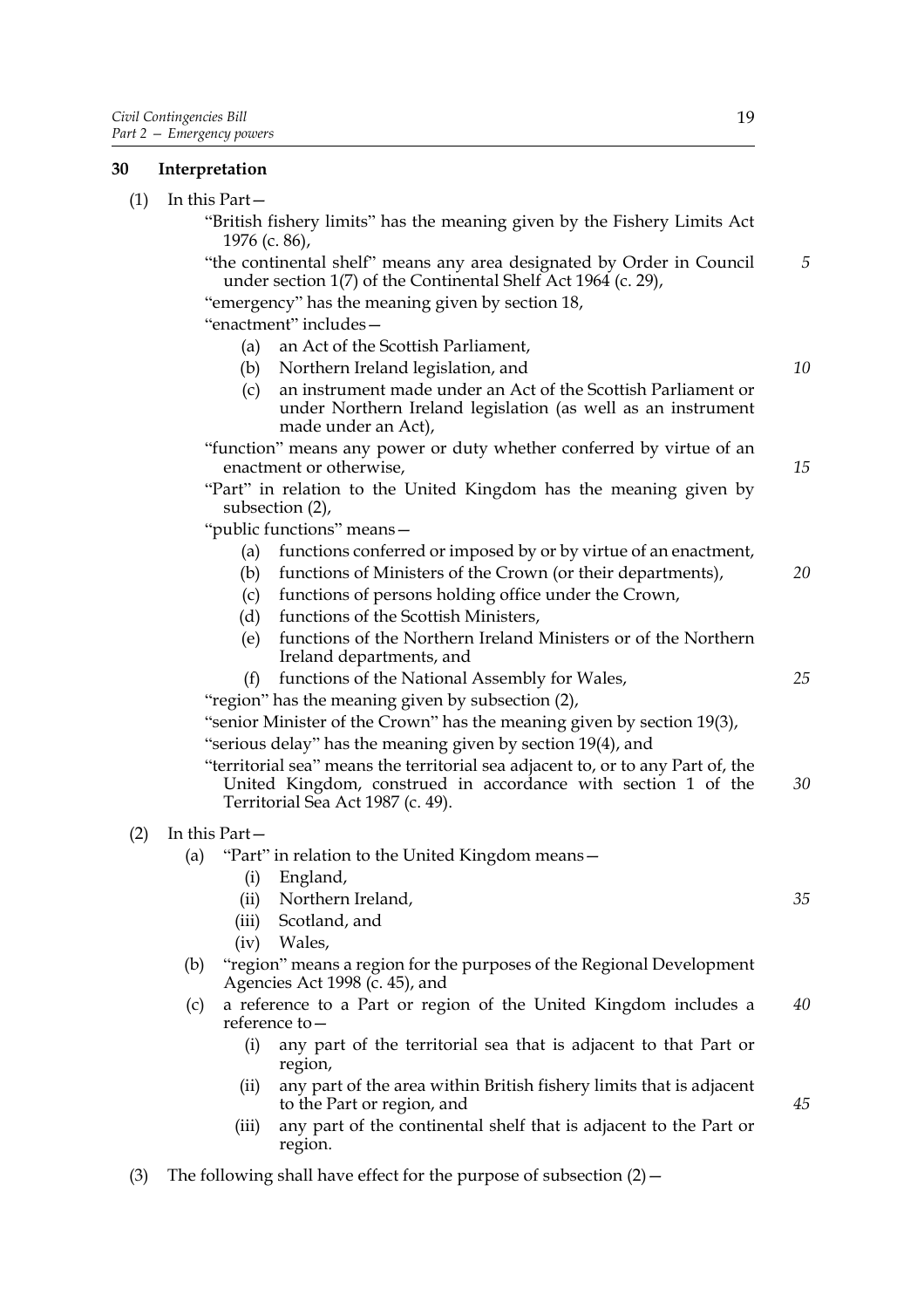- (a) an Order in Council under section 126(2) of the Scotland Act 1998 (c. 46) (apportionment of sea areas),
- (b) an Order in Council under section 98(8) of the Northern Ireland Act 1998 (c. 47) (apportionment of sea areas), and
- (c) an order under section 155(2) of the Government of Wales Act 1998 (c. 38) (apportionment of sea areas);

but only if or in so far as it is expressed to apply for general or residual purposes of any of those Acts or for the purposes of this section.

#### **PART 3**

#### **GENERAL**

#### *10*

*5*

#### **31 Minor and consequential amendments and repeals**

- (1) Schedule 2 (minor and consequential amendments and repeals) shall have effect.
- (2) The enactments listed in Schedule 3 are hereby repealed or revoked to the extent specified.

*15*

#### **32 Money**

There shall be paid out of money provided by Parliament—

- (a) any expenditure incurred by a Minister of the Crown in connection with this Act, and
- (b) any increase attributable to this Act in the sums payable under any other enactment out of money provided by Parliament. *20*

#### **33 Commencement**

- (1) The preceding provisions of this Act shall come into force in accordance with provision made by a Minister of the Crown by order.
- (2) But the following provisions of this Act shall come into force in accordance with provision made by the Scottish Ministers by order— *25*
	- (a) section 1(5) in so far as it relates to the Scottish Ministers,
	- (b) sections 2(4) and (6), 3(2), 4(3) and (7), 5(2) and (5), 6(2) and (5), 8, 9(2), 11, 13(2), 14(2), 16(3) and (5), and
	- (c) a provision of section 2, 3, 4, 5, 6, 9, 13 or 16 in so far as it relates to a provision specified in paragraph (b) above. *30*
- (3) An order under subsection (1) or  $(2)$ 
	- (a) may make provision generally or for specific purposes only,
	- (b) may make different provision for different purposes,
	- (c) may make incidental, consequential or transitional provision, and *35*
	- (d) shall be made by statutory instrument.

# **34 Extent**

- (1) This Act extends to—
	- (a) England and Wales,
	- (b) Scotland, and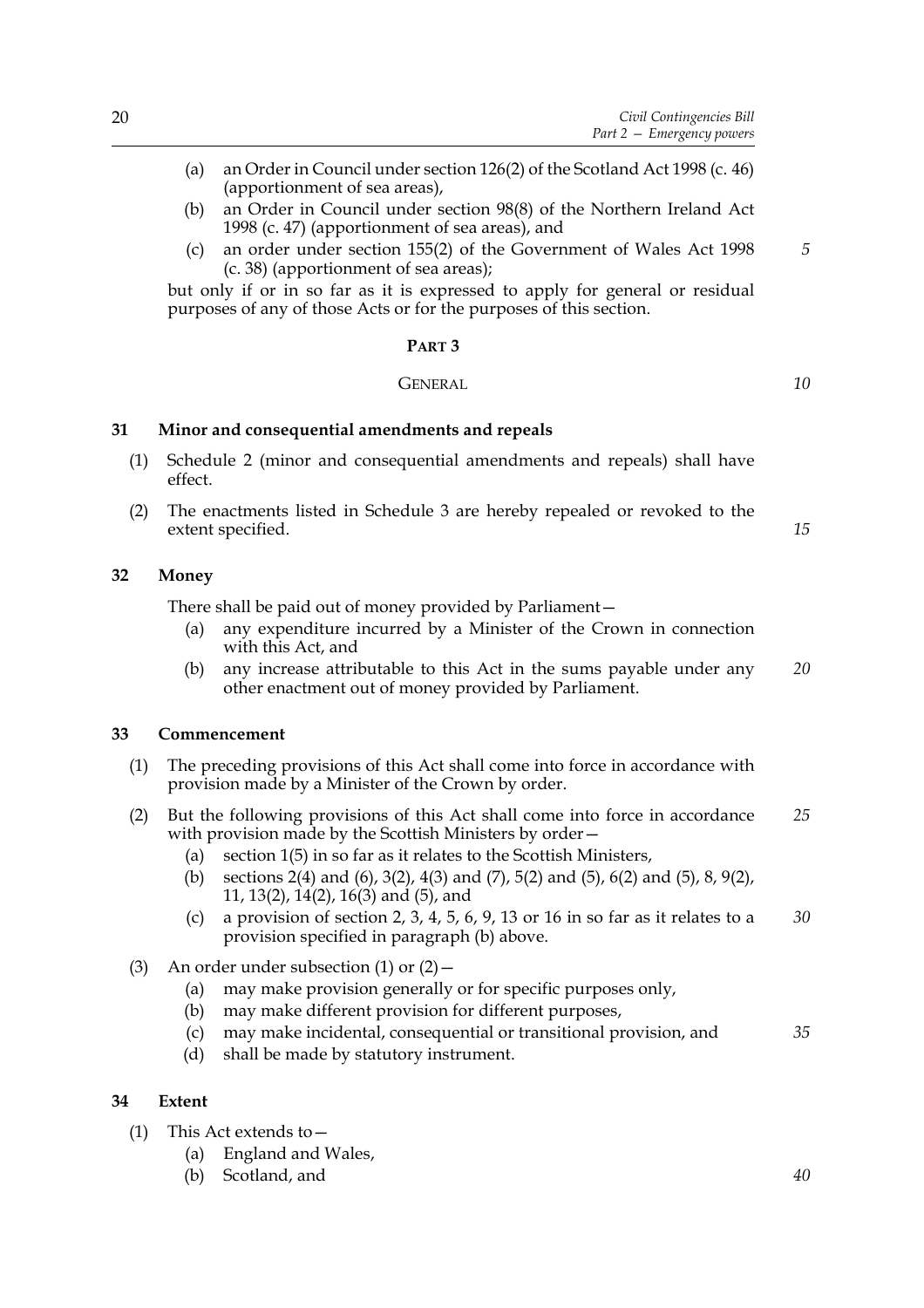- (c) Northern Ireland.
- (2) But where this Act amends or repeals an enactment or a provision of an enactment, the amendment or repeal has the same extent as the enactment or provision.

#### **35 Short title**

This Act may be cited as the Civil Contingencies Act 2004.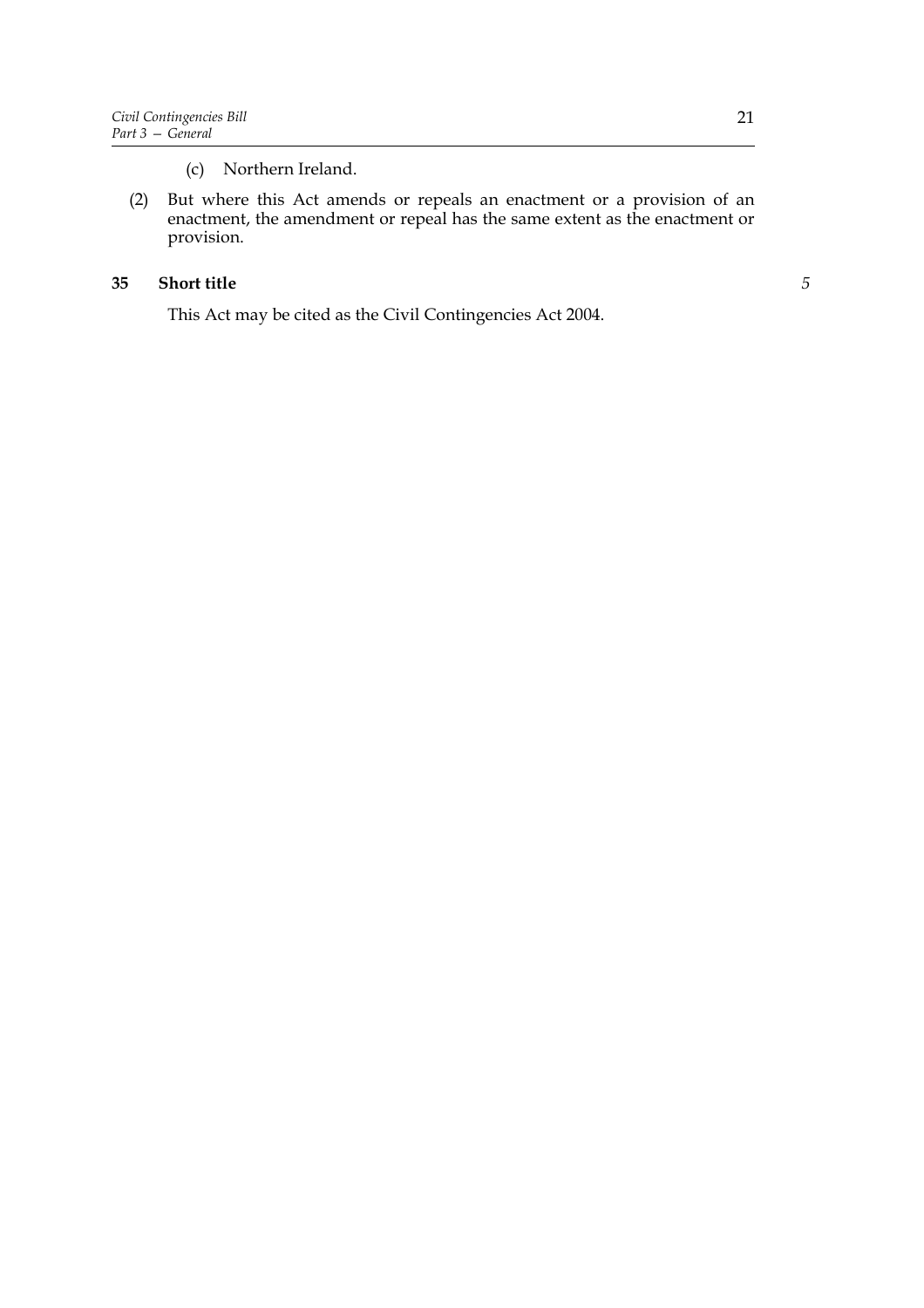# SCHEDULES

|                | <b>SCHEDULE 1</b><br>Part 1                                                                                                                                                                                                                                                                                              |    |
|----------------|--------------------------------------------------------------------------------------------------------------------------------------------------------------------------------------------------------------------------------------------------------------------------------------------------------------------------|----|
|                | <b>CATEGORY 1 AND 2 RESPONDERS</b>                                                                                                                                                                                                                                                                                       |    |
|                | PART <sub>1</sub>                                                                                                                                                                                                                                                                                                        |    |
|                | <b>CATEGORY 1 RESPONDERS: GENERAL</b>                                                                                                                                                                                                                                                                                    | 5  |
|                | Local authorities                                                                                                                                                                                                                                                                                                        |    |
| $\mathbf{1}$   | In relation to England -<br>a county council,<br>(a)<br>a district council,<br>(b)<br>a London borough council,<br>(c)<br>the Common Council of the City of London, and<br>(d)<br>(e)<br>the Council of the Isles of Scilly.                                                                                             | 10 |
| $\overline{2}$ | In relation to Wales-<br>a county council, and<br>(a)<br>a county borough council.<br>(b)                                                                                                                                                                                                                                | 15 |
|                | Emergency services                                                                                                                                                                                                                                                                                                       |    |
| 3              | $(1)$ A chief officer of police within the meaning of section 101 $(1)$ of the Police Act<br>1996 (c. 16).                                                                                                                                                                                                               |    |
|                | (2) The Chief Constable of the Police Service of Northern Ireland.                                                                                                                                                                                                                                                       |    |
|                | (3) The Chief Constable of the British Transport Police Force.                                                                                                                                                                                                                                                           | 20 |
| 4              | $(1)$ A fire authority.                                                                                                                                                                                                                                                                                                  |    |
|                | (2) In sub-paragraph (1) "fire authority" has the same meaning as it has in the<br>Fire Services Act 1947 (c. 41) by virtue of -<br>section 38(1) of that Act, and<br>(a)<br>paragraph 2 of Schedule 11 to the Local Government Act 1985 (c. 51)<br>(b)<br>(London and metropolitan fire and civil defence authorities). | 25 |
| Health         |                                                                                                                                                                                                                                                                                                                          |    |
| 5              | A National Health Service trust established under section 5 of the National<br>Health Service and Community Care Act 1990 (c. 19) if, and in so far as, it has<br>the function of providing -                                                                                                                            | 30 |

- (a) ambulance services,
- (b) hospital accommodation and services in relation to accidents and emergencies, or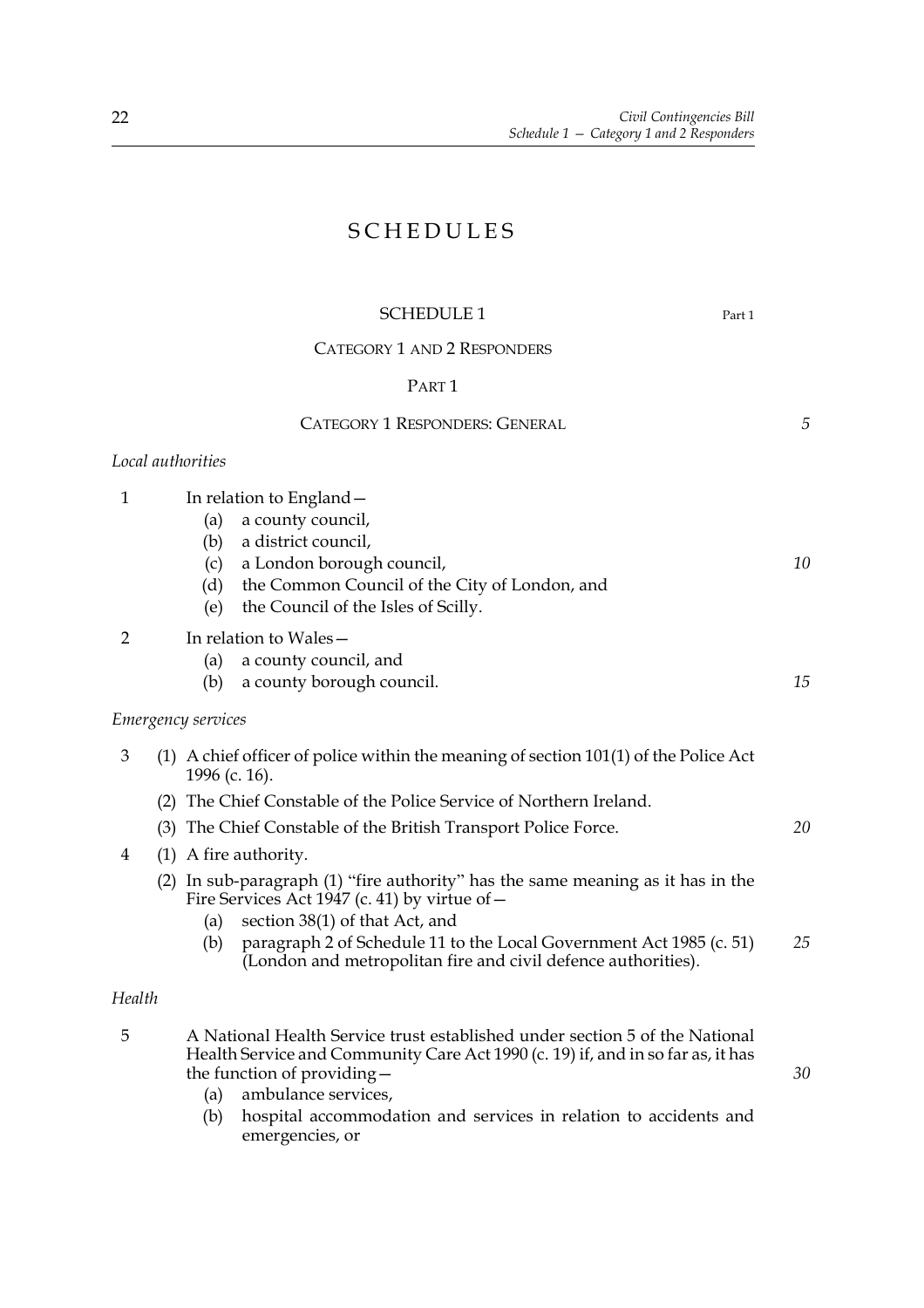(c) services in relation to public health in Wales.

| 6 | An NHS foundation trust (within the meaning of section 1 of the Health and<br>Social Care (Community Health and Standards) Act 2003 (c. 43)) if, and in so<br>far as, it has the function of providing hospital accommodation and services<br>in relation to accidents and emergencies. |
|---|-----------------------------------------------------------------------------------------------------------------------------------------------------------------------------------------------------------------------------------------------------------------------------------------|
| 7 | A Primary Care Trust established under section 16A of the National Health                                                                                                                                                                                                               |

- Service Act 1977 (c. 49).
- 8 A Local Health Board established under section 16BA of the National Health Service Act 1977.
- 9 The Health Protection Agency (a Special Health Authority established under section 11 of the National Health Service Act 1977). *10*
- 10 A port health authority constituted under section 2(4) of the Public Health (Control of Disease) Act 1984 (c. 22).

#### *Miscellaneous*

- 11 The Environment Agency.
- 12 The Secretary of State, in so far as his functions relate to maritime and coastal matters.

#### PART 2

#### CATEGORY 1 RESPONDERS: SCOTLAND

#### *Local authorities*

13 A council constituted under section 2 of the Local Government etc. (Scotland) Act 1994 (c. 39).

#### *Emergency services*

14 A chief constable of a police force maintained under the Police (Scotland) Act 1967 (c. 77).

#### 15 (1) A fire authority.

- (2) In sub-paragraph (1) "fire authority" means—
	- (a) a council constituted under section 2 of the Local Government etc. (Scotland) Act 1994, or
	- (b) a joint board constituted under an administration scheme made by virtue of the Local Government (Scotland) Act 1973 (c. 65) or section 36 of the Fire Services Act 1947 (c. 41). *30*
- 16 The Scottish Ambulance Service Board.

#### *Health*

17 A Health Board constituted under section 2 of the National Health Service (Scotland) Act 1978 (c. 29). *35*

*5*

*20*

*15*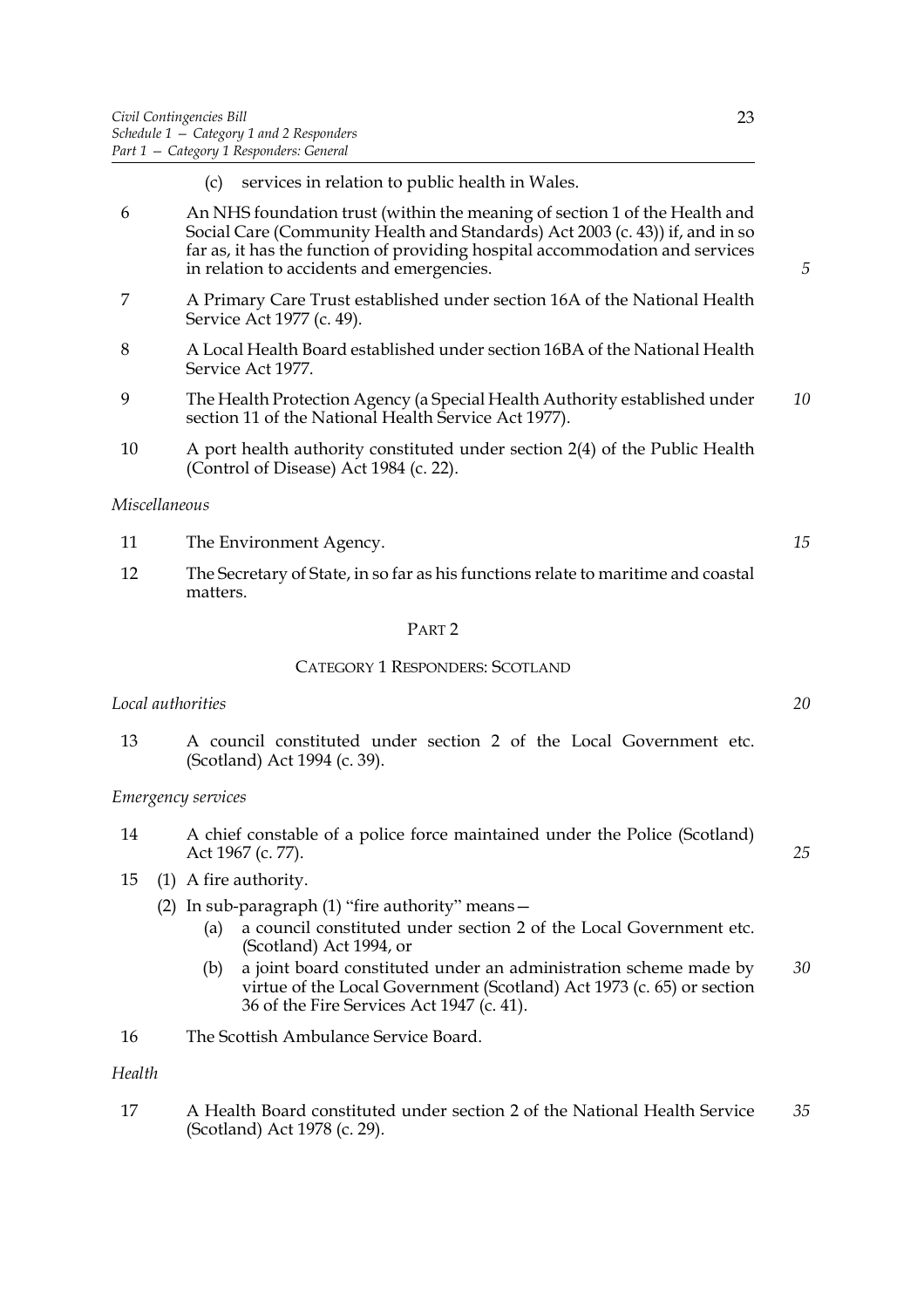*5*

# *Miscellaneous*

| 18 | The Scottish Environment Protection Agency. |
|----|---------------------------------------------|
|----|---------------------------------------------|

### PART 3

#### CATEGORY 2 RESPONDERS: GENERAL

# *Utilities*

| 19        |                                                                                                                                                                                       | A person authorised to generate, transmit, distribute or supply electricity by<br>virtue of a licence or exemption under the Electricity Act 1989 (c. 29).                                        |    |  |
|-----------|---------------------------------------------------------------------------------------------------------------------------------------------------------------------------------------|---------------------------------------------------------------------------------------------------------------------------------------------------------------------------------------------------|----|--|
| 20        |                                                                                                                                                                                       | A person authorised to undertake activity in relation to gas by virtue of a<br>licence, exception or exemption under the Gas Act 1986 (c. 44).                                                    |    |  |
| 21        |                                                                                                                                                                                       | A water undertaker or sewerage undertaker appointed under section 6 of<br>the Water Industry Act 1991 (c. 56).                                                                                    |    |  |
| 22        |                                                                                                                                                                                       | (1) A person who provides a public electronic communications network which<br>makes telephone services available (whether for spoken communication or<br>for the transmission of data).           |    |  |
|           |                                                                                                                                                                                       | (2) In sub-paragraph $(1)$ -<br>the reference to provision of a network shall be construed in<br>(a)<br>accordance with section $32(4)(a)$ and (b) of the Communications Act<br>2003 (c. 21), and | 15 |  |
|           |                                                                                                                                                                                       | "public electronic communications network" shall have the meaning<br>(b)<br>given by sections $32(1)$ and $151(1)$ of that Act.                                                                   | 20 |  |
| Transport |                                                                                                                                                                                       |                                                                                                                                                                                                   |    |  |
| 23        |                                                                                                                                                                                       | A person who holds a licence under section 8 of the Railways Act 1993 (c. 43)<br>(operation of railway assets) in so far as the licence relates to activity in Great<br>Britain.                  |    |  |
| 24        |                                                                                                                                                                                       | A person who provides services in connection with railways in Great<br>Britain-                                                                                                                   | 25 |  |
|           |                                                                                                                                                                                       | without holding a licence under section 8 of that Act, but<br>(a)<br>in reliance on Council Directive 95/18/EC on the licensing of<br>(b)<br>railway undertakings.                                |    |  |
| 25        |                                                                                                                                                                                       | (1) Transport for London.                                                                                                                                                                         | 30 |  |
|           |                                                                                                                                                                                       | (2) London Underground Limited (being a subsidiary of Transport for<br>London).                                                                                                                   |    |  |
| 26        |                                                                                                                                                                                       | An airport operator, within the meaning of section 82(1) of the Airports Act<br>1986 (c. 31), in Great Britain.                                                                                   |    |  |
| 27        |                                                                                                                                                                                       | A harbour authority, within the meaning of section 46(1) of the Aviation and<br>Maritime Security Act 1990 (c. 31), in Great Britain.                                                             |    |  |
| 28        | The Secretary of State, in so far as his functions relate to matters for which<br>he is responsible by virtue of section 1 of the Highways Act 1980 (c. 66)<br>(highway authorities). |                                                                                                                                                                                                   |    |  |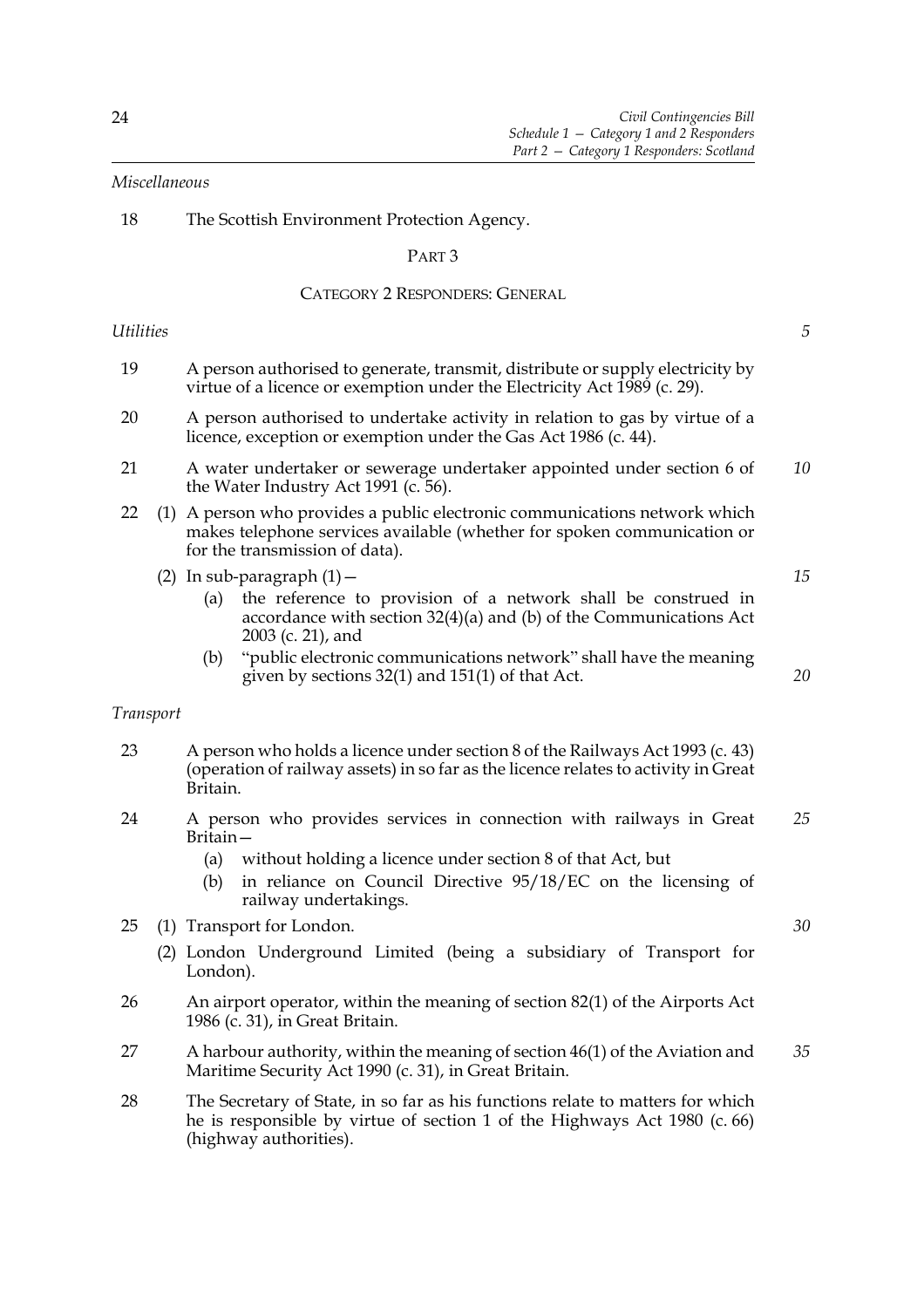#### *Health and safety*

29 The Health and Safety Executive.

#### PART 4

#### CATEGORY 2 RESPONDERS: SCOTLAND

#### *Utilities*

- 30 A person authorised to generate, transmit, distribute or supply electricity by virtue of a licence or exemption under the Electricity Act 1989 (c. 29) in so far as such generation, transmission, distribution or supply takes place in Scotland.
- 31 A person authorised to undertake activity in relation to gas by virtue of a licence, exception or exemption under the Gas Act 1986  $(c. 44)$  in so far as such activity is undertaken in Scotland. *10*
- 32 Scottish Water, established by section 20 of, and Schedule 3 to, the Water Industry (Scotland) Act 2002 (asp 3).
- 33 (1) A person who provides a public electronic communications network which makes telephone services available (whether for spoken communication or for the transmission of data) in so far as the services are made available in Scotland. *15*
	- (2) In sub-paragraph  $(1)$  -
		- (a) the reference to provision of a network shall be construed in accordance with section 32(4)(a) and (b) of the Communications Act 2003 (c. 21), and *20*
		- (b) "public electronic communications network" shall have the meaning given by sections 32(1) and 151(1) of that Act.

#### *Transport*

- 34 A person who holds a licence to operate railway assets under section 8 of the Railways Act 1993 (c. 43) in so far as such operation takes place in Scotland.
- 35 A person who provides services in connection with railways—
	- (a) without holding a licence under section 8 of that Act, but
	- (b) in reliance on Council Directive 95/18/EC on the licensing of railway undertakings, *30*

in so far as such services are provided in Scotland.

- 36 An airport operator within the meaning of section 82(1) of the Airports Act 1986 (c. 31) in so far as it has responsibility for the management of an airport in Scotland.
- 37 A harbour authority, within the meaning of section 46(1) of the Aviation and Maritime Security Act 1990 (c. 31) in so far as it has functions in relation to improving, maintaining and managing a harbour in Scotland.

#### *Health*

38 The Common Services Agency established by section 10 of the National Health Service (Scotland) Act 1978 (c. 29). *40*

*5*

*35*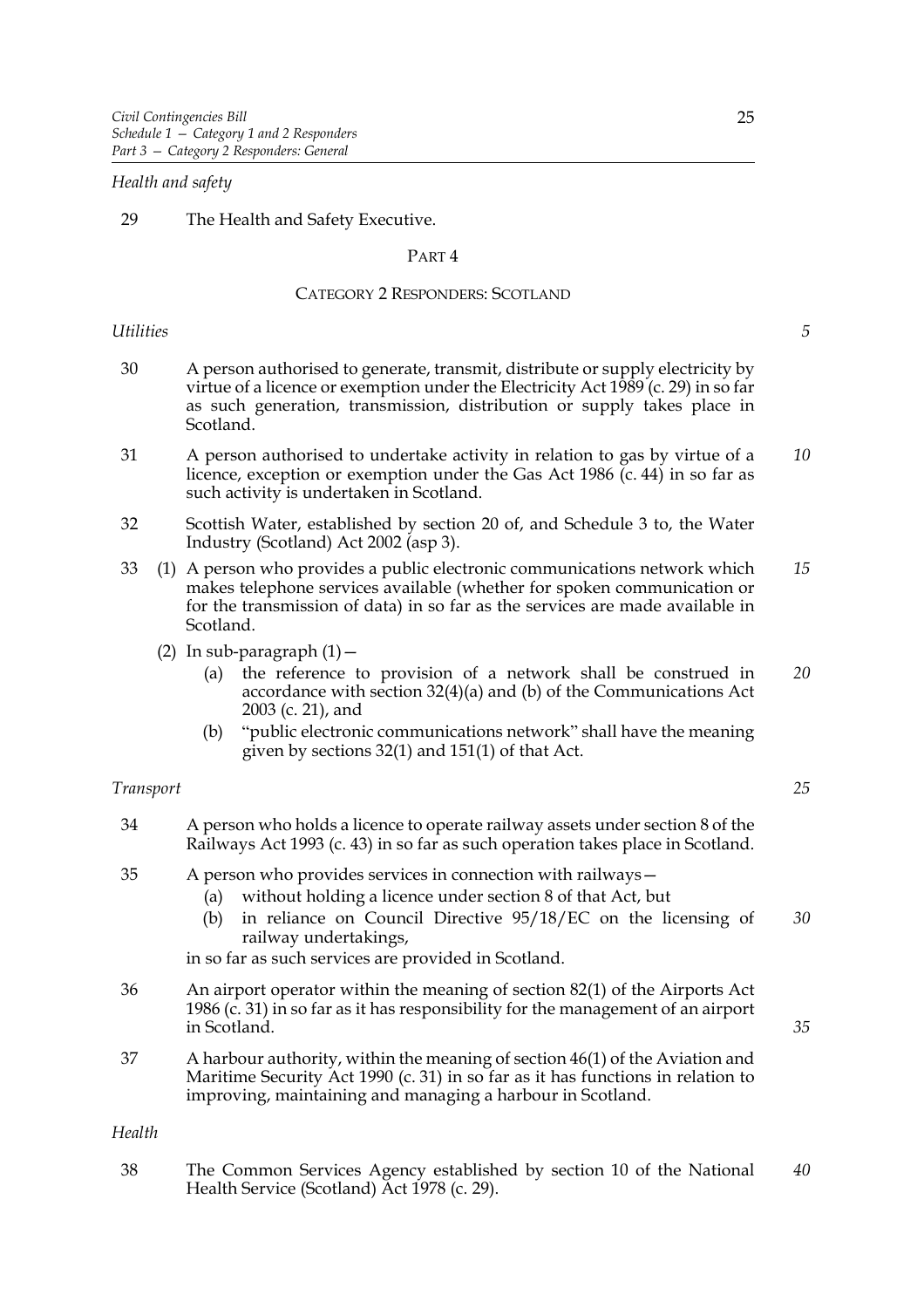#### SCHEDULE 2 Section 31

#### MINOR AND CONSEQUENTIAL AMENDMENTS AND REPEALS

#### PART 1

#### AMENDMENTS AND REPEALS CONSEQUENTIAL ON PART 1

*Civil Defence Act 1939 (c. 31)*

1 The Civil Defence Act 1939 shall cease to have effect.

*Civil Defence Act (Northern Ireland) 1939 (c. 15 (N.I.))*

2 The Civil Defence Act (Northern Ireland) 1939 shall cease to have effect.

*Civil Defence Act 1948 (c. 5)*

3 The Civil Defence Act 1948 shall cease to have effect.

*Civil Defence Act (Northern Ireland) 1950 (c. 11 (N.I.))*

4 The Civil Defence Act (Northern Ireland) 1950 shall cease to have effect.

*Defence Contracts Act 1958 (c. 38)*

5 In section 6(1) of the Defence Contracts Act 1958 (interpretation, &c.), in the definition of "defence materials" omit paragraph (b).

*Public Expenditure and Receipts Act 1968 (c. 14)*

6 Section 4 of the Public Expenditure and Receipts Act 1968 (compensation to civil defence employees for loss of employment, &c.) shall cease to have effect.

*Civil Protection in Peacetime Act 1986 (c. 22)*

*Road Traffic Act 1988 (c. 52)*

8 In section 65A(5) of the Road Traffic Act 1988 (light passenger vehicles and motor cycles not to be sold without EC certificate of conformity) omit paragraph (c).

*Metropolitan County Fire and Rescue Authorities*

- 9 (1) The bodies established by section 26 of the Local Government Act 1985 (c. 51) and known as metropolitan county fire and civil defence authorities shall be known instead as metropolitan county fire and rescue authorities.
	- (2) So far as necessary or appropriate in consequence of sub-paragraph (1), a reference in an enactment, instrument, agreement or other document to a metropolitan county fire and civil defence authority shall be treated as a reference to a metropolitan county fire and rescue authority.

*15*

*5*

*10*

*20*

*25*

<sup>7</sup> The Civil Protection in Peacetime Act 1986 shall cease to have effect.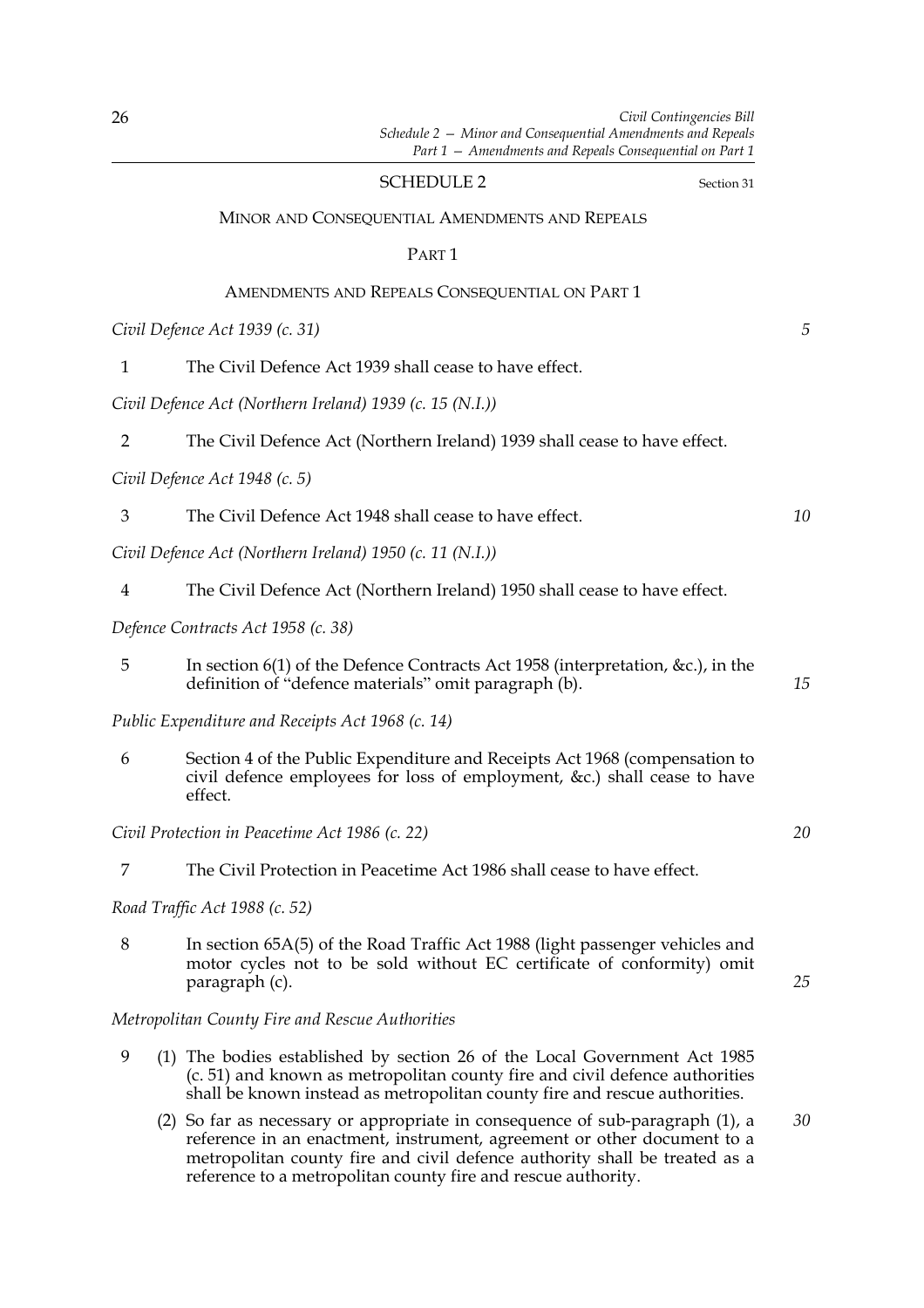- (3) In the following provisions for "(fire services, civil defence and transport)" substitute "(fire and rescue services and transport)"—
	- (a) paragraph 29 of Schedule 1A to the Race Relations Act 1976 (c. 74),
	- (b) sections  $21(1)(i)$ ,  $39(1)(g)$ ,  $67(3)(k)$  and  $152(2)(i)$  of the Local Government and Housing Act 1989 (c. 42),
	- (c) section 1(10)(d) of the Local Government (Overseas Assistance) Act 1993 (c. 25),
	- (d) paragraph 19 of Schedule 1 to the Freedom of Information Act 2000 (c. 36), and
	- (e) sections  $23(1)(k)$  and  $33(1)(j)$  of the Local Government Act 2003 (c. 26). *10*

#### PART 2

#### AMENDMENTS AND REPEALS CONSEQUENTIAL ON PART 2

*Emergency Powers Act 1920 (c. 55)*

10 The Emergency Powers Act 1920 shall cease to have effect.

*Emergency Powers Act (Northern Ireland) 1926 (c. 8)*

11 The Emergency Powers Act (Northern Ireland) 1926 shall cease to have effect.

*Northern Ireland Act 1998 (c. 47)*

12 In paragraph 14 of Schedule 3 to the Northern Ireland Act 1998 (reserved matters) for "the Emergency Powers Act (Northern Ireland) 1926" substitute "Part 2 of the Civil Contingencies Act 2004". *20*

#### PART 3

#### MINOR AMENDMENTS

*Energy Act 1976 (c. 76)*

13 After sections 1 to 4 of the Energy Act 1976 (powers to control production and supply of fuel, &c.) insert—

#### **"5 Sections 1 to 4: territorial application**

- (1) A power under sections 1 to 4 may be exercised in relation to anything which is wholly or partly situated in, or to activity wholly or partly in— *30*
	- (a) the United Kingdom,
	- (b) the territorial sea of the United Kingdom, or
	- (c) an area designated under the Continental Shelf Act 1964 (c. 29).
- (2) Subsection (1) is without prejudice to section  $2(2)(b)$ ."

*25*

*15*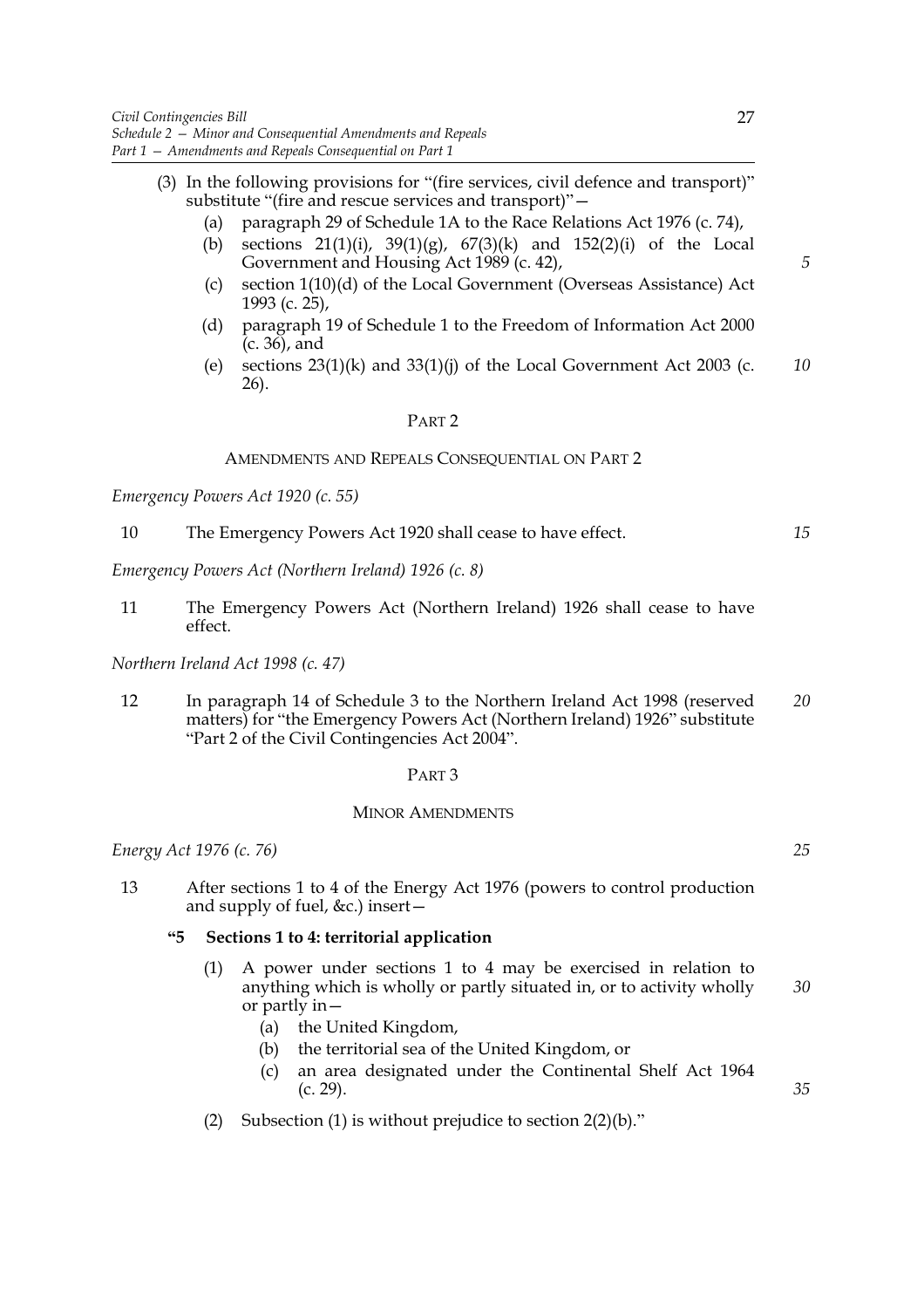# SCHEDULE 3 Section 31

# REPEALS AND REVOCATIONS

| Short title and chapter                                                                        | Repeal or revocation                                                                         |
|------------------------------------------------------------------------------------------------|----------------------------------------------------------------------------------------------|
| The Emergency Powers Act<br>1920 (c. 55).                                                      | The whole Act.<br>5                                                                          |
| The Emergency Powers Act<br>(Northern Ireland) 1926 (c. 8).                                    | The whole Act.                                                                               |
| The Air-Raid Precautions Act<br>(Northern Ireland) 1938 (c. 26<br>(N.I.).                      | The whole Act.<br>10                                                                         |
| The Civil Defence Act 1939<br>(c. 31).                                                         | The whole Act.                                                                               |
| The<br>Civil<br>Defence<br>Act<br>(Northern Ireland) 1939 (c. 15<br>(N.I.).                    | The whole Act.<br>15                                                                         |
| The Civil Defence Act 1948<br>(c. 5).                                                          | The whole Act.                                                                               |
| Defence<br>The<br>Civil<br>Act<br>(Northern Ireland) 1950 (c. 11<br>(N.I.).                    | The whole Act.<br>20                                                                         |
| The<br>Criminal<br>Justice<br>Act<br>(Northern Ireland) 1953 (c. 14<br>(N.I.).                 | In Schedule 2, the entry relating to the Civil<br>Defence Act (Northern Ireland) 1950.       |
| The Civil Defence<br>(Armed<br>Forces) Act 1954 (c. 66).                                       | The whole Act.<br>25                                                                         |
| The Defence Contracts Act 1958<br>(c. 38).                                                     | In section $6(1)$ , in the definition of "defence"<br>materials", paragraph (b).             |
| The Emergency Powers Act<br>1964 (c. 38).                                                      | Section 1.                                                                                   |
| The<br>Lands<br>Tribunal<br>and<br>Compensation Act (Northern<br>Ireland) 1964 (c. 29 (N.I.)). | 30<br>In Schedule 1, the entry relating to the Civil<br>Defence Act (Northern Ireland) 1939. |
| Emergency<br>Powers<br>The<br>(Amendment) Act (Northern<br>Ireland) 1964 (c. 34 (N.I.)).       | The whole Act.<br>35                                                                         |
| The Public Expenditure and<br>Receipts Act 1968 (c. 14).                                       | Section 4.                                                                                   |
| The Land Charges Act 1972<br>$(c. 61)$ .                                                       | In Schedule 2, paragraph $1(f)$ .                                                            |
| The<br>Drainage<br>(Northern)<br>Ireland) Order<br>(S.I.<br>1973<br>$1973/69$ (N.I. 1)).       | 40<br>In Schedule 8, paragraphs 3 and 4.                                                     |
| The Statute Law (Repeals) Act<br>1976 (c. 16).                                                 | In Schedule 2, in Part II, the entry relating to the<br>Civil Defence Act 1939.              |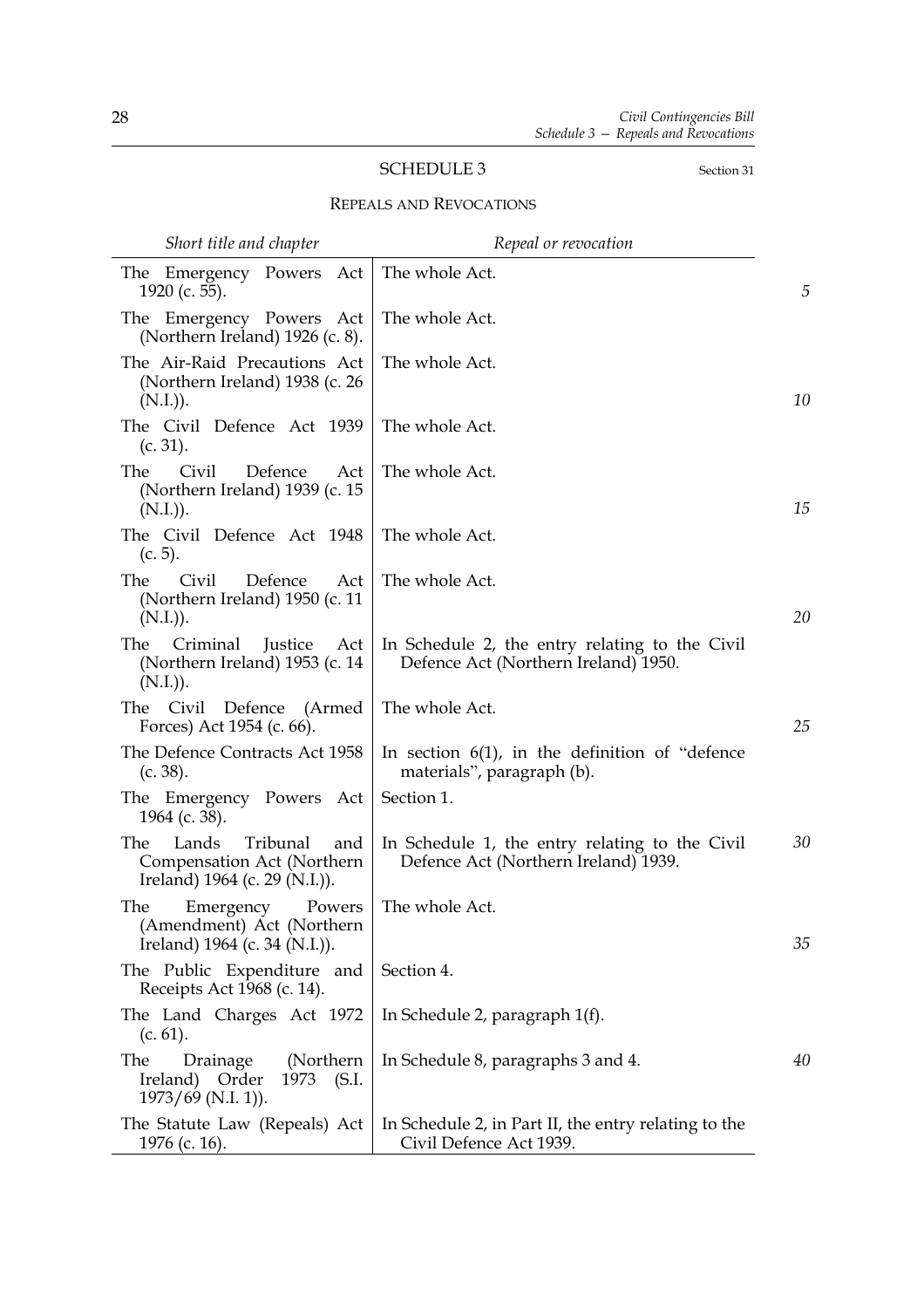| Short title and chapter                                                                                          | Repeal or revocation                                                                               |
|------------------------------------------------------------------------------------------------------------------|----------------------------------------------------------------------------------------------------|
| Road<br>Traffic (Northern<br>The<br>Ireland)<br>Order 1981<br>(S.I.<br>1981/154 (N.I. 1)).                       | Article $31G(5)(c)$ .                                                                              |
| The Civil Aviation Act 1982<br>(c. 16).                                                                          | 5<br>In Schedule 2, paragraph 2.                                                                   |
| The Criminal Justice Act 1982<br>(c. 48).                                                                        | Section 41.                                                                                        |
| The<br>Police<br>and<br>Criminal<br>Evidence Act 1984 (c. 60).                                                   | In Schedule 2, the entry relating to section 2 of<br>10<br>the Emergency Powers Act 1920.          |
| The<br>Fines<br>and<br>Penalties<br>(Northern<br>Ireland)<br>Order<br>1984 (S.I. 1984/703 (N.I. 3)).             | Article 12.                                                                                        |
| The<br>Civil<br>Protection<br>in<br>Peacetime Act 1986 (c. 22).                                                  | The whole Act.<br>15                                                                               |
| The Road Traffic Act 1988<br>(c. 52).                                                                            | Section $65A(5)(c)$ .                                                                              |
| The Water Act 1989 (c. 15).                                                                                      | In Schedule 25, paragraph 1(4).                                                                    |
| The Electricity Act 1989 (c. 29).                                                                                | In Schedule 16, paragraph 1(3) and paragraph 4.                                                    |
| The<br>Police<br>and<br>Criminal<br>Evidence (Northern Ireland)<br>Order 1989 (S.I. 1989/1341)<br>$(N.I. 12)$ ). | 20<br>In Schedule 2, the entry relating to the<br>Emergency Powers Act (Northern Ireland)<br>1926. |
| The Local Government Finance<br>Act 1992 (c. 14).                                                                | In Schedule 13, paragraph 6.<br>25                                                                 |
| The Local Government<br>etc.<br>(Scotland) Act 1994 (c. 39).                                                     | In Schedule 13, paragraph 24.                                                                      |
| The Gas Act 1995 (c. 45).                                                                                        | In Schedule 4, paragraph 2(5).                                                                     |
| The Police Act 1997 (c. 50).                                                                                     | In Schedule 9, paragraphs 2 and 17.                                                                |
| The Greater London Authority<br>Act 1999 (c. 29).                                                                | 30<br>Section 330.                                                                                 |
| The Transport Act 2000 (c. 38).                                                                                  | In Schedule 5, paragraph 3.                                                                        |
| The Civil Defence (Grant) Act<br>$2002$ (c. 5).                                                                  | The whole Act.                                                                                     |